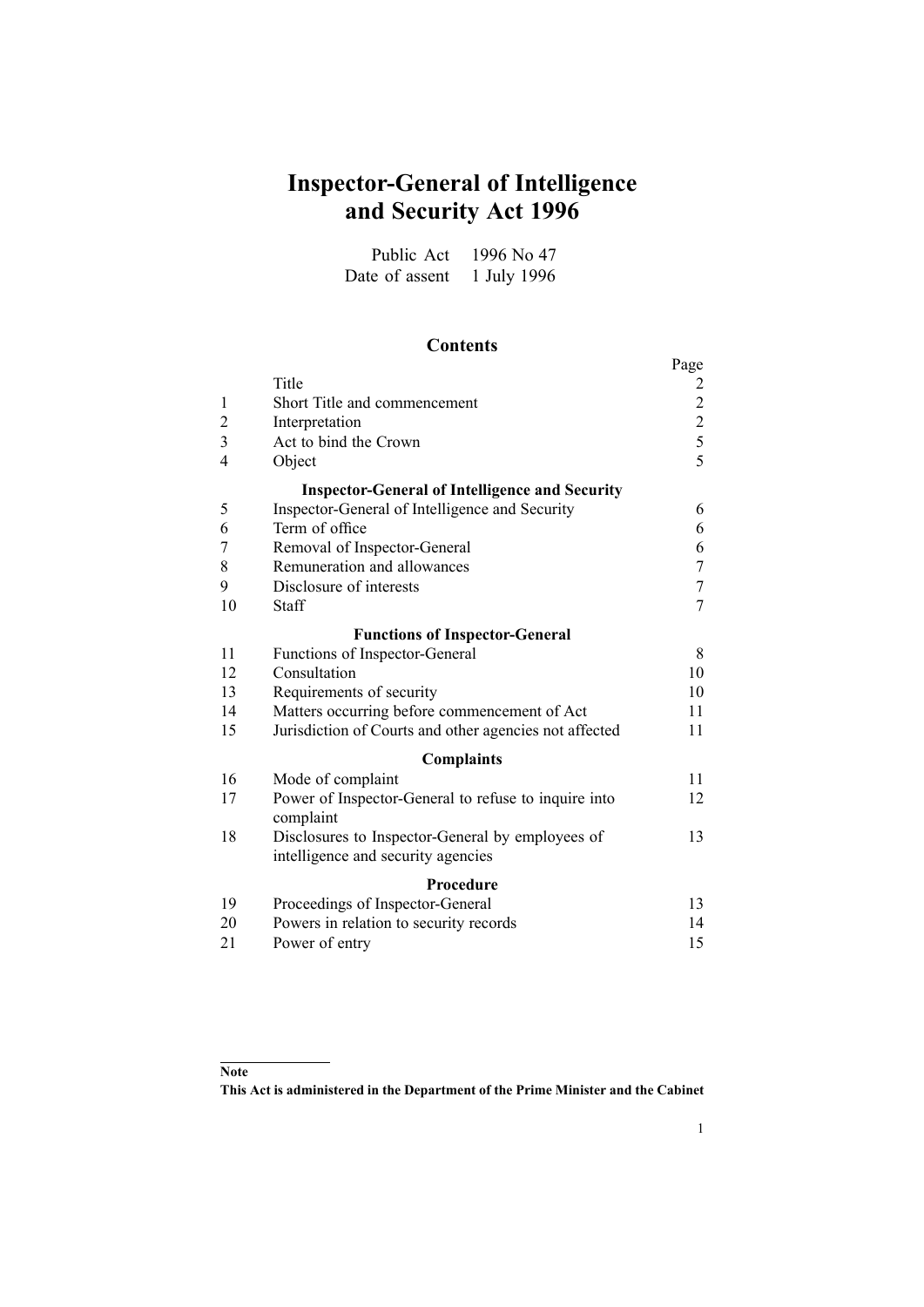<span id="page-1-0"></span>

|    | <b>Inspector-General of Intelligence and</b><br><b>Security Act 1996</b>   | Reprinted as at<br>3 September 2007 |
|----|----------------------------------------------------------------------------|-------------------------------------|
| 22 | Power to hear evidence in private                                          | 15                                  |
| 23 | Powers of Inspector-General in relation to inquiries                       | 15                                  |
| 24 | Proceedings privileged                                                     | 17                                  |
| 25 | Reports in relation to inquiries                                           | 18                                  |
| 26 | Disclosure                                                                 | 19                                  |
| 27 | Reports by Inspector-General                                               | 20                                  |
| 28 | Secrecy                                                                    | 21                                  |
| 29 | Publication                                                                | 22                                  |
|    | <b>Amendments to Ombudsmen Act 1975</b>                                    |                                     |
| 30 | Referral of complaint to Inspector-General of Intelligence<br>and Security | 23                                  |
| 31 | Consultation with Inspector-General of Intelligence and<br>Security        | 24                                  |
|    | <b>Amendments to Privacy Act 1993</b>                                      |                                     |
| 32 | Referral of complaint to Inspector-General of Intelligence<br>and Security | 25                                  |
| 33 | Consultation with Inspector-General of Intelligence and<br>Security        | 26                                  |
|    |                                                                            |                                     |

**An Act to increase the level of oversight and review of intelligence and security agencies by providing for the appointment of an InspectorGeneral of Intelligence and Security**

# **BE IT ENACTED by the Parliament of New Zealand as follows:**

#### **1 Short Title and commencement**

- $(1)$  This Act may be cited as the Inspector-General of Intelligence and Security Act 1996.
- (2) This Act shall come into force on the day after the date on which this Act receives the Royal assent.

#### **2 Interpretation**

- (1) In this Act, unless the context otherwise requires,— **Chief executive**,—
	- (a) In relation to the New Zealand Security Intelligence Service, means the Director of Security holding office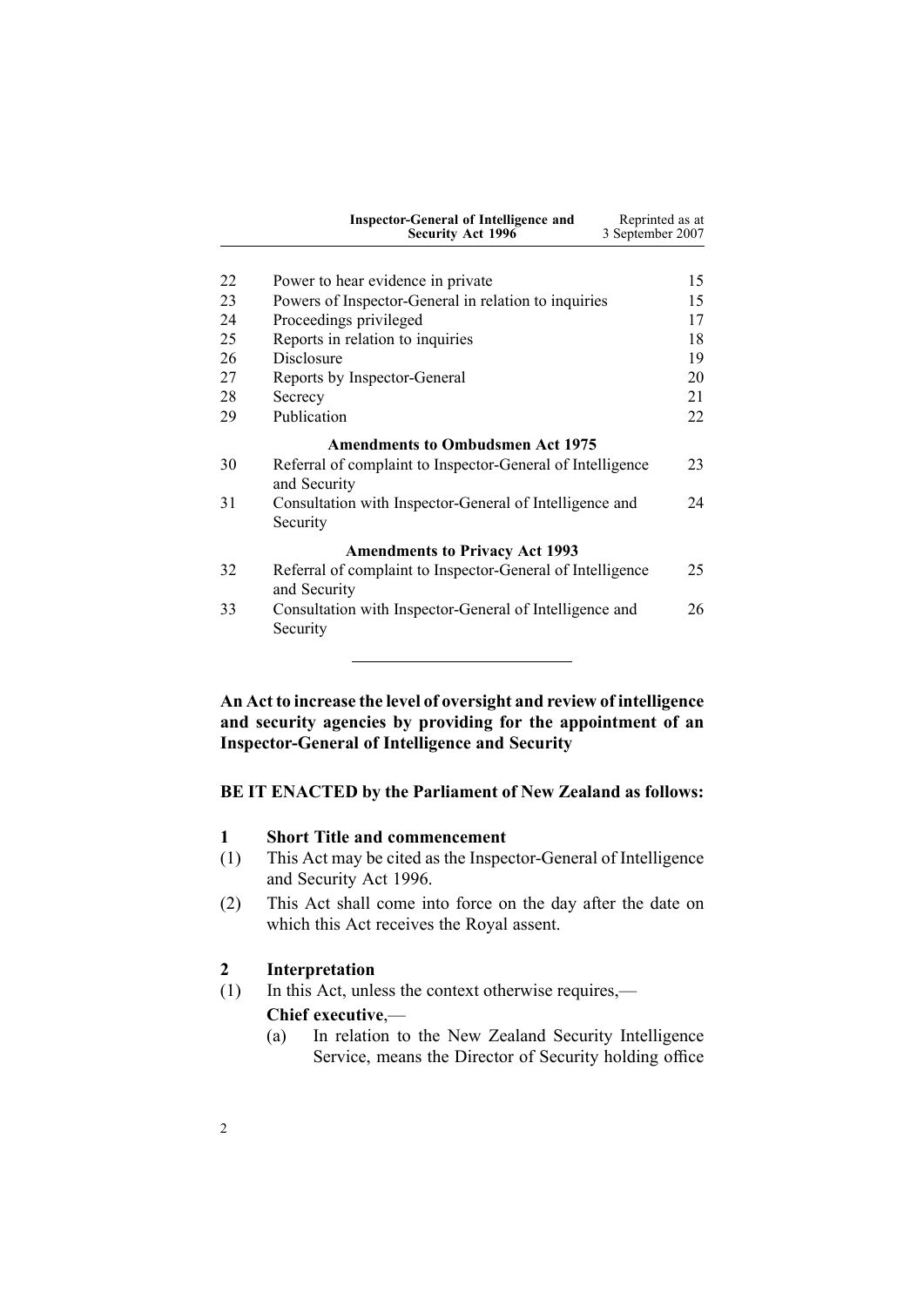under the New Zealand Security [Intelligence](http://www.legislation.govt.nz/pdfLink.aspx?id=DLM391605) Service Act  $1969$ 

- (b) In relation to the Government Communications Security Bureau, means the Director of that Bureau:
- (c) In relation to an agency that, by virtue of an Order in Council made under subsection [\(2\)](#page-1-0) of this section, is an intelligence and security agency for the purposes of this Act, means the chief executive of that agency:

**Employee**, in relation to an intelligence and security agency, means <sup>a</sup> person employed in any capacity in that agency

**Inspector-General** means the Inspector-General of Intelligence and Security holding office under section [5](#page-5-0) of this Act

#### **Intelligence and security agency** means—

- (a) The New Zealand Security Intelligence Service:
- (b) The Government Communications Security Bureau:
- (c) Any other agency declared by the Governor-General from time to time by Order in Council as an intelligence and security agency for the purposes of this Act:

**Minister** means, in relation to an intelligence and security agency, the Minister of the Crown responsible for that intelligence and security agency

# **New Zealand person**—

- (a) Means any person, being—
	- (i) A New Zealand citizen; or
	- (ii) A person ordinarily resident in New Zealand; or
	- (iii) An unincorporated body of persons, being <sup>a</sup> body of which more than 50 percen<sup>t</sup> of the members are New Zealand persons under subparagraph (i) or subparagraph (ii) of this paragraph; or
	- (iv) A body corporate which is incorporated in New Zealand; but
- (b) Does not include—
	- (i) Any company within the meaning of the Companies Act 1955 or the [Companies](http://www.legislation.govt.nz/pdfLink.aspx?id=DLM319569) Act [1993](http://www.legislation.govt.nz/pdfLink.aspx?id=DLM319569), as the case may be, that is, for the purposes of the Companies Act 1955 or the [Companies](http://www.legislation.govt.nz/pdfLink.aspx?id=DLM319569) Act [1993](http://www.legislation.govt.nz/pdfLink.aspx?id=DLM319569), <sup>a</sup> subsidiary of any company or body corporate incorporated outside New Zealand; or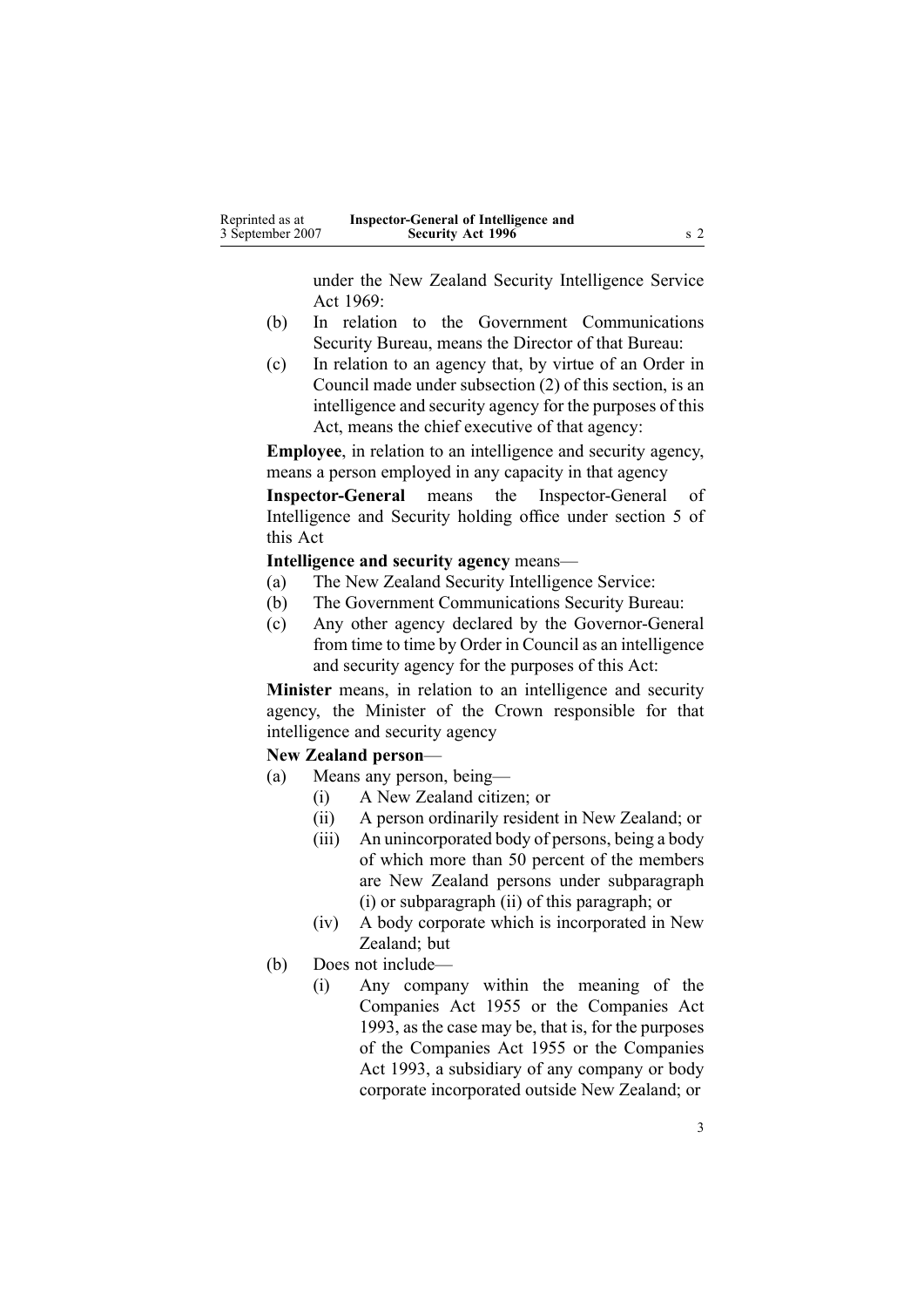<span id="page-3-0"></span>

| Inspector-General of Intelligence and | Reprinted as at  |
|---------------------------------------|------------------|
| <b>Security Act 1996</b>              | 3 September 2007 |

- (ii) Any company within the meaning of the Companies Act 1955 or the [Companies](http://www.legislation.govt.nz/pdfLink.aspx?id=DLM319569) Act [1993](http://www.legislation.govt.nz/pdfLink.aspx?id=DLM319569), as the case may be, or building society, in which—
	- $(A)$  Twenty-five percent or more of any class of shares is held by any overseas person or overseas persons; or
	- (B) The right to exercise or control the exercise of 25 percen<sup>t</sup> or more of the voting power at any meeting of the company or building society is held by any overseas person or overseas persons; or
- (iii) Any nominee of an overseas person, whether or not the nominee is also an overseas person:

**New Zealand Security Intelligence Service** means the New Zealand Security Intelligence Service referred to in section [3](http://www.legislation.govt.nz/pdfLink.aspx?id=DLM391803) of the New Zealand Security [Intelligence](http://www.legislation.govt.nz/pdfLink.aspx?id=DLM391605) Service Act 1969

**Official information** means official information as defined in section [2\(1\)](http://www.legislation.govt.nz/pdfLink.aspx?id=DLM65309) of the Official [Information](http://www.legislation.govt.nz/pdfLink.aspx?id=DLM64784) Act 1982; and includes security records

**Ombudsman** means an Ombudsman holding office under the [Ombudsmen](http://www.legislation.govt.nz/pdfLink.aspx?id=DLM430983) Act 1975

**Overseas person** has the meaning given to it by section [7](http://www.legislation.govt.nz/pdfLink.aspx?id=DLM357794) of the Overseas [Investment](http://www.legislation.govt.nz/pdfLink.aspx?id=DLM356880) Act 2005

overseas person: this definition was amended, as from 25 August 2005, by section [75](http://www.legislation.govt.nz/pdfLink.aspx?id=DLM358540) Overseas Investment Act 2005 (2005 No 82) by substituting the words "section 7 of the Overseas Investment Act 2005" for the words "section" 2(1) of the Overseas Investment Act <sup>1973</sup>". *See* sections [76](http://www.legislation.govt.nz/pdfLink.aspx?id=DLM358542) to <sup>79</sup> of that Act as to the transitional provisions. See clause [2](http://www.legislation.govt.nz/pdfLink.aspx?id=DLM341362) Overseas [Investment](http://www.legislation.govt.nz/pdfLink.aspx?id=DLM341357) Act [Commencement](http://www.legislation.govt.nz/pdfLink.aspx?id=DLM341357) Order 2005 (SR 2005/219).

**Privacy Commissioner** means the Privacy Commissioner appointed under section [12](http://www.legislation.govt.nz/pdfLink.aspx?id=DLM297053) of the [Privacy](http://www.legislation.govt.nz/pdfLink.aspx?id=DLM296638) Act 1993

#### **Security records**—

- (a) Means all papers, documents, or records of any kind whatsoever, whether bearing <sup>a</sup> security classification or not, officially made or received—
	- (i) By an intelligence and security agency in the conduct of its affairs; or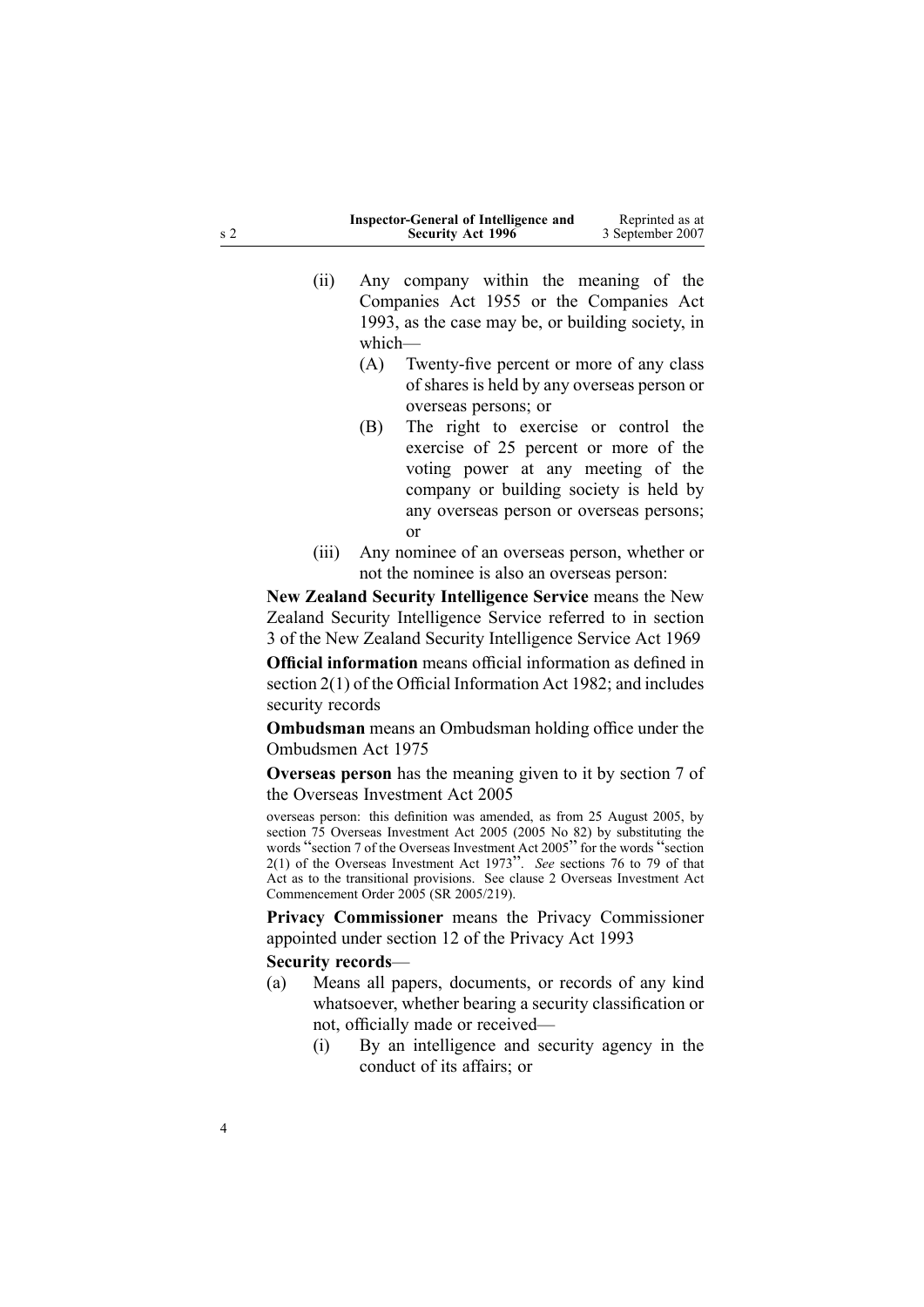<span id="page-4-0"></span>

| Reprinted as at  | Inspector-General of Intelligence and |     |
|------------------|---------------------------------------|-----|
| 3 September 2007 | <b>Security Act 1996</b>              | s 4 |

- (ii) By any employee of an intelligence and security agency in the course of that employee's official duties; and
- (b) Includes registers, books, maps, plans, drawings, photographs, cinematographic films, sound recordings, and electronic storage media made or received by an agency or employee of the kind described in paragraph [\(a\)](#page-3-0) of this definition; and
- (c) Includes copies of papers, documents, records or other things that are security records by virtue of paragraph [\(a\)](#page-3-0) or paragraph [\(b\)](#page-3-0) of this definition.
- (2) The Governor-General may from time to time by Order in Council declare any agency to be an intelligence and security agency for the purposes of this Act.
- (3) Every Order in Council made under subsection [\(2\)](#page-1-0) of this section shall be deemed to be <sup>a</sup> regulation for the purposes of the Acts and [Regulations](http://www.legislation.govt.nz/pdfLink.aspx?id=DLM195097) Publication Act 1989 and the Regulations [\(Disallowance\)](http://www.legislation.govt.nz/pdfLink.aspx?id=DLM195534) Act 1989.

# **3 Act to bind the Crown**

This Act shall bind the Crown.

# **4 Object**

The object of this Act is to provide for the appointment of an Inspector-General who will assist each Minister who is responsible for an intelligence and security agency in the oversight and review of that intelligence and security agency and who will, in particular,—

(a) Assist the Minister to ensure that the activities of that intelligence and security agency comply with the law; and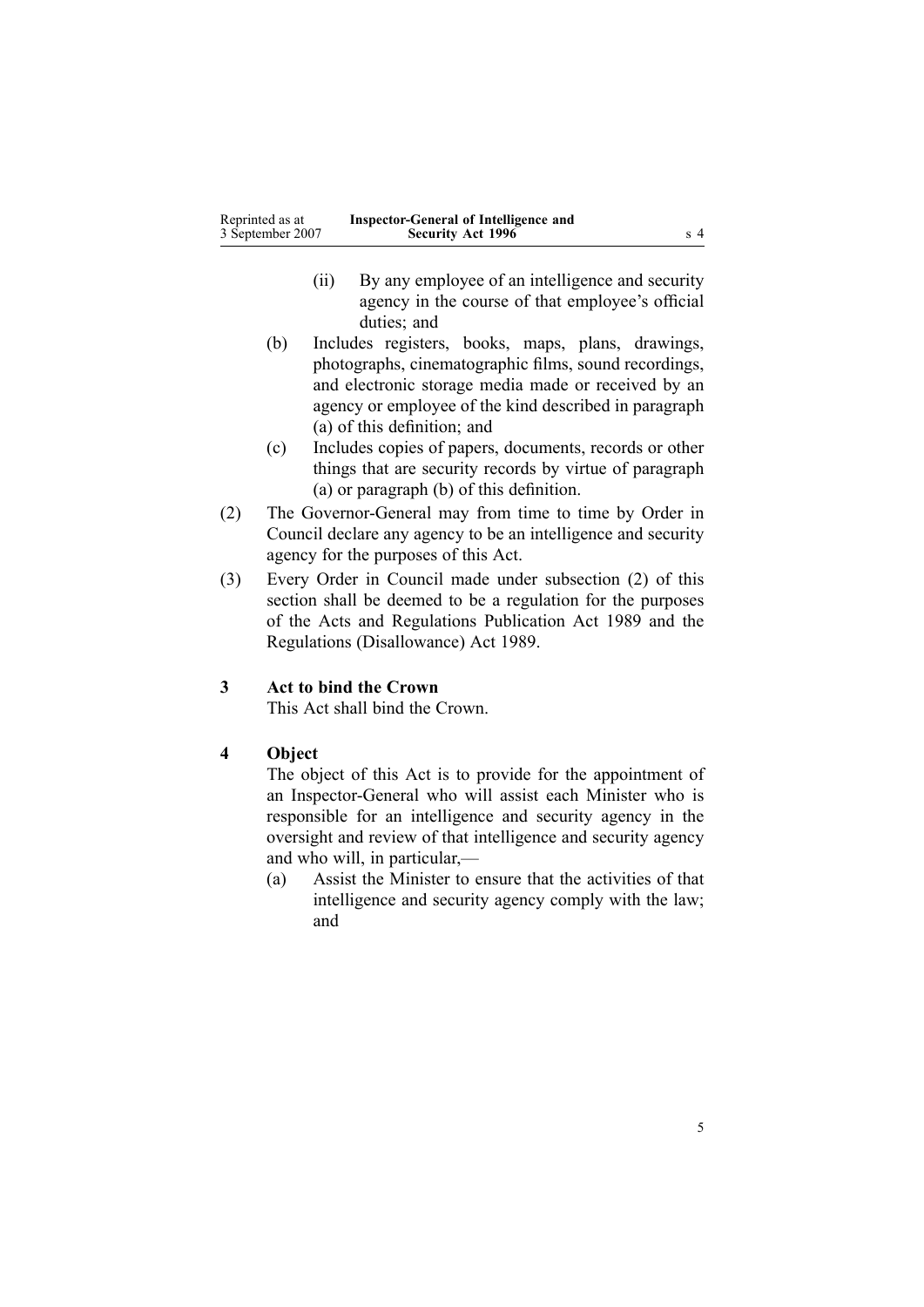<span id="page-5-0"></span>

|            | Inspector-General of Intelligence and | Reprinted as at  |
|------------|---------------------------------------|------------------|
| Part $5s5$ | <b>Security Act 1996</b>              | 3 September 2007 |

(b) Ensure that complaints relating to that intelligence and security agency are independently investigated.

# **Inspector-General of Intelligence and Security**

# **5 InspectorGeneral of Intelligence and Security**

- (1) There shall be an Inspector-General of Intelligence and Security.
- $(2)$  The Inspector-General shall be appointed by the Governor-General on the recommendation of the Prime Minister following consultation with the Leader of the Opposition.
- (3) No person shall be appointed as the Inspector-General unless that person has previously held office as <sup>a</sup> Judge of the High Court of New Zealand.

## **6 Term of office**

- $(1)$  Every person appointed as the Inspector-General shall be appointed for <sup>a</sup> term of 3 years and may from time to time be reappointed.
- $(2)$  Every person appointed as the Inspector-General shall, unless sooner vacating office by death or by resignation, or by removal from office under section 7 of this Act, continue to hold office, notwithstanding the expiry of that person's term of appointment, until—
	- (a) Reappointment as the Inspector-General; or
	- (b) Appointment of <sup>a</sup> successor; or
	- (c) The person is informed in writing by the Prime Minister that the person is not to be reappointed and is not to hold office until <sup>a</sup> successor is appointed.
- $(3)$  The person appointed as the Inspector-General may at any time resign his or her office by written notice given to the Governor-General

## **7 Removal of Inspector-General**

The person appointed as Inspector-General may be removed or suspended from office by the Governor-General, upon an address from the House of Representatives, for disability af-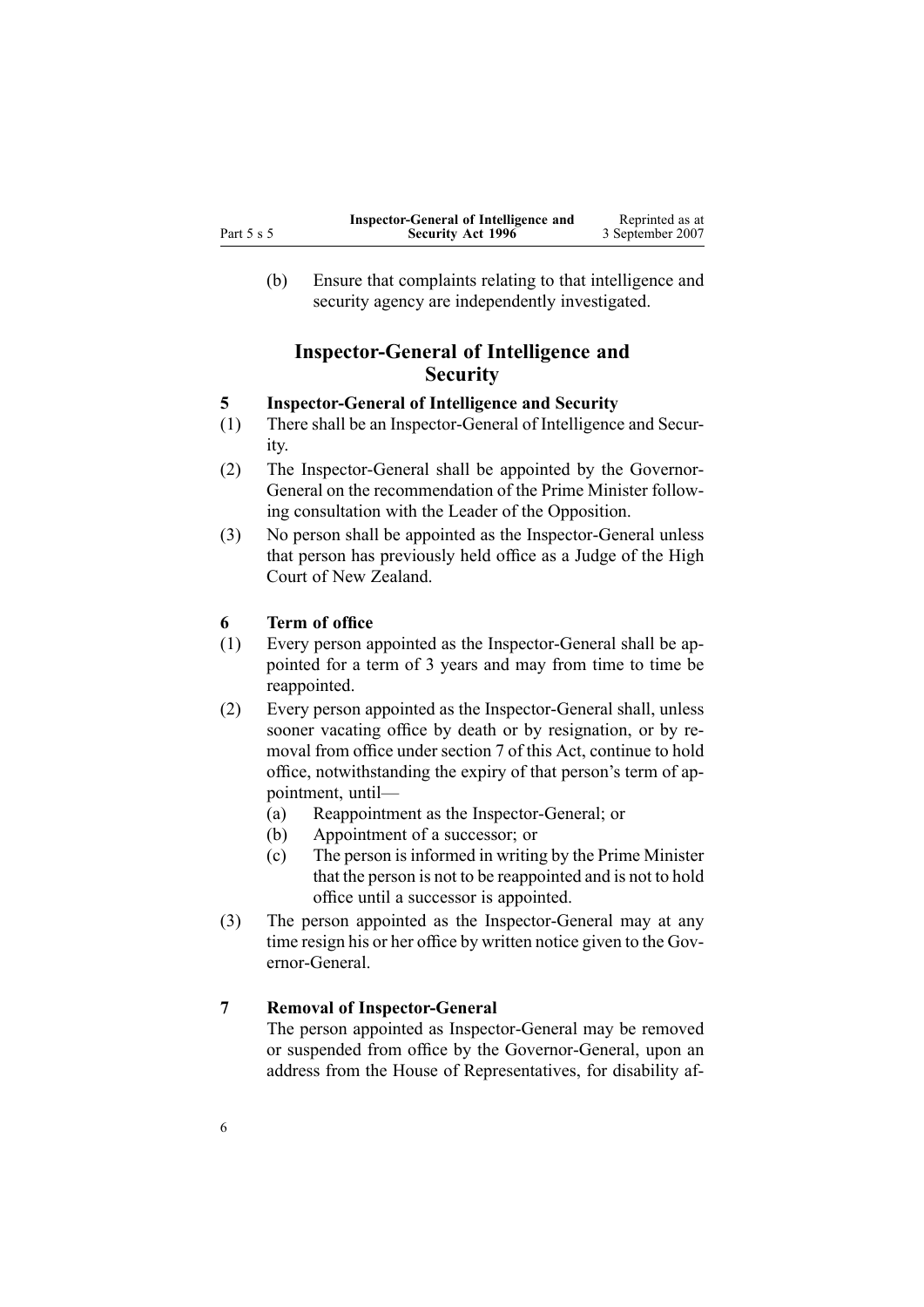<span id="page-6-0"></span>

| Reprinted as at  | Inspector-General of Intelligence and |             |
|------------------|---------------------------------------|-------------|
| 3 September 2007 | <b>Security Act 1996</b>              | Part 5 s 10 |

fecting performance of duty, bankruptcy, neglect of duty, or misconduct.

## **8 Remuneration and allowances**

There shall be paid to the Inspector-General out of public money, without further appropriation than this section, remuneration by way of fees, salary, or allowances and travelling allowances and travelling expenses in accordance with the Fees and [Travelling](http://www.legislation.govt.nz/pdfLink.aspx?id=DLM264952) Allowances Act 1951, and the provisions of that Act shall apply accordingly as if the Inspector-General were <sup>a</sup> member of <sup>a</sup> **statutory board** and the travelling were in the service of <sup>a</sup> statutory board.

## **9 Disclosure of interests**

The Inspector-General shall give written notice to the Prime Minister of all interests, pecuniary or otherwise, which the Inspector-General has or acquires and which could conflict with the proper performance by the Inspector-General of his or her functions under this Act.

## **10 Staff**

- $(1)$  Subject to the provisions of this section, the Inspector-General may appoint such employees, including part-time or temporary employees, as may be necessary for the efficient carrying out of the Inspector-General's functions, powers, and duties under this Act.
- (2) Employees appointed under subsection  $(1)$  of this section shall be employed on such terms and conditions of employment and shall be paid such salaries and allowances as the Inspector-General may from time to time determine in consultation with the Chief Executive of the Department of the Prime Minister and Cabinet.
- $(3)$  No person employed by the Inspector-General shall have accessto any information in the possession of an intelligence and security agency excep<sup>t</sup> in accordance with the rules, applying from time to time within the intelligence and security agency concerned, governing access to such information.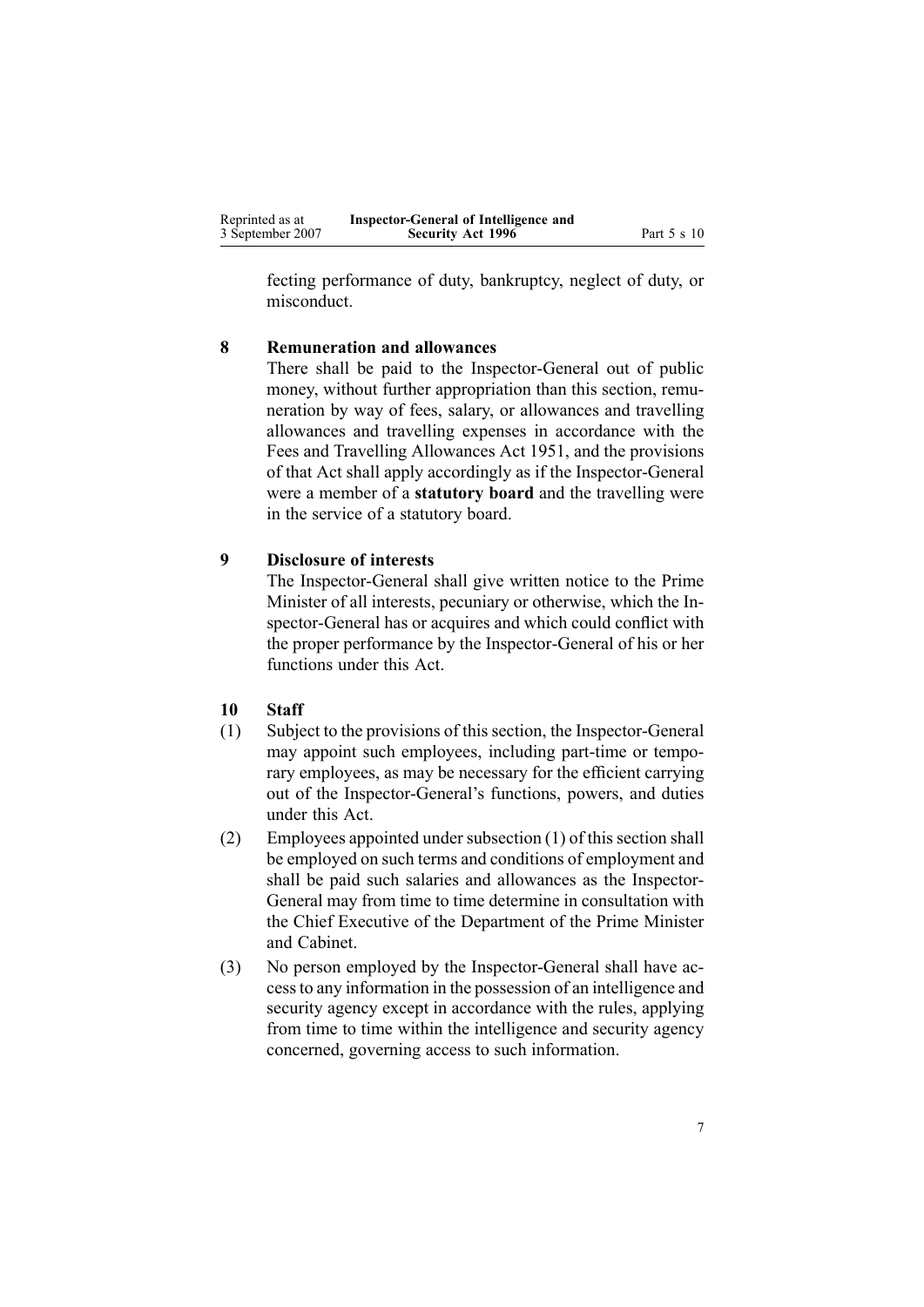<span id="page-7-0"></span>

|              | Inspector-General of Intelligence and | Reprinted as at  |
|--------------|---------------------------------------|------------------|
| Part 11 s 11 | <b>Security Act 1996</b>              | 3 September 2007 |

(4) Only <sup>a</sup> person who has an appropriate security clearance may be appointed as an employee of the Inspector-General.

# **Functions of Inspector-General**

## **11 Functions of Inspector-General**

- (1) Subject to the provisions of this Act, the functions of the Inspector-General shall be—
	- (a) To inquire, of the Inspector-General's own motion or at the request of the Minister, into any matter that relates to the compliance by an intelligence and security agency with the law of New Zealand:
	- (b) To inquire into any complaint by—
		- (i) A New Zealand person; or
		- (ii) A person who is an employee or former employee of an intelligence and security agency, that that person has or may have been adversely affected by any act, omission, practice, policy, or procedure of an intelligence and security agency:
	- (c) To inquire at the reques<sup>t</sup> of the Minister or of the Inspector-General's own motion, but subject to the concurrence of the Minister, into—
		- (i) Any matter where it appears that <sup>a</sup> New Zealand person has or may have been adversely affected by any act, omission, practice, policy, or procedure of an intelligence and security agency:
		- (ii) The propriety of particular activities of an intelligence and security agency:
	- (d) Without limiting the generality of paragraph (a) of this subsection, to review from time to time the effectiveness and appropriateness of the procedures adopted by the New Zealand Security Intelligence Service to ensure compliance with the provisions of sections [4A](http://www.legislation.govt.nz/pdfLink.aspx?id=DLM391815) [to](http://www.legislation.govt.nz/pdfLink.aspx?id=DLM391815) [4G](http://www.legislation.govt.nz/pdfLink.aspx?id=DLM391815) of the New Zealand Security [Intelligence](http://www.legislation.govt.nz/pdfLink.aspx?id=DLM391605) Service Act [1969](http://www.legislation.govt.nz/pdfLink.aspx?id=DLM391605) in relation to the issue and execution of interception warrants:
	- (da) without limiting the generality of paragraph (a), to review the effectiveness and appropriateness of the procedures adopted by the Government Communications Security Bureau to ensure compliance with the provi-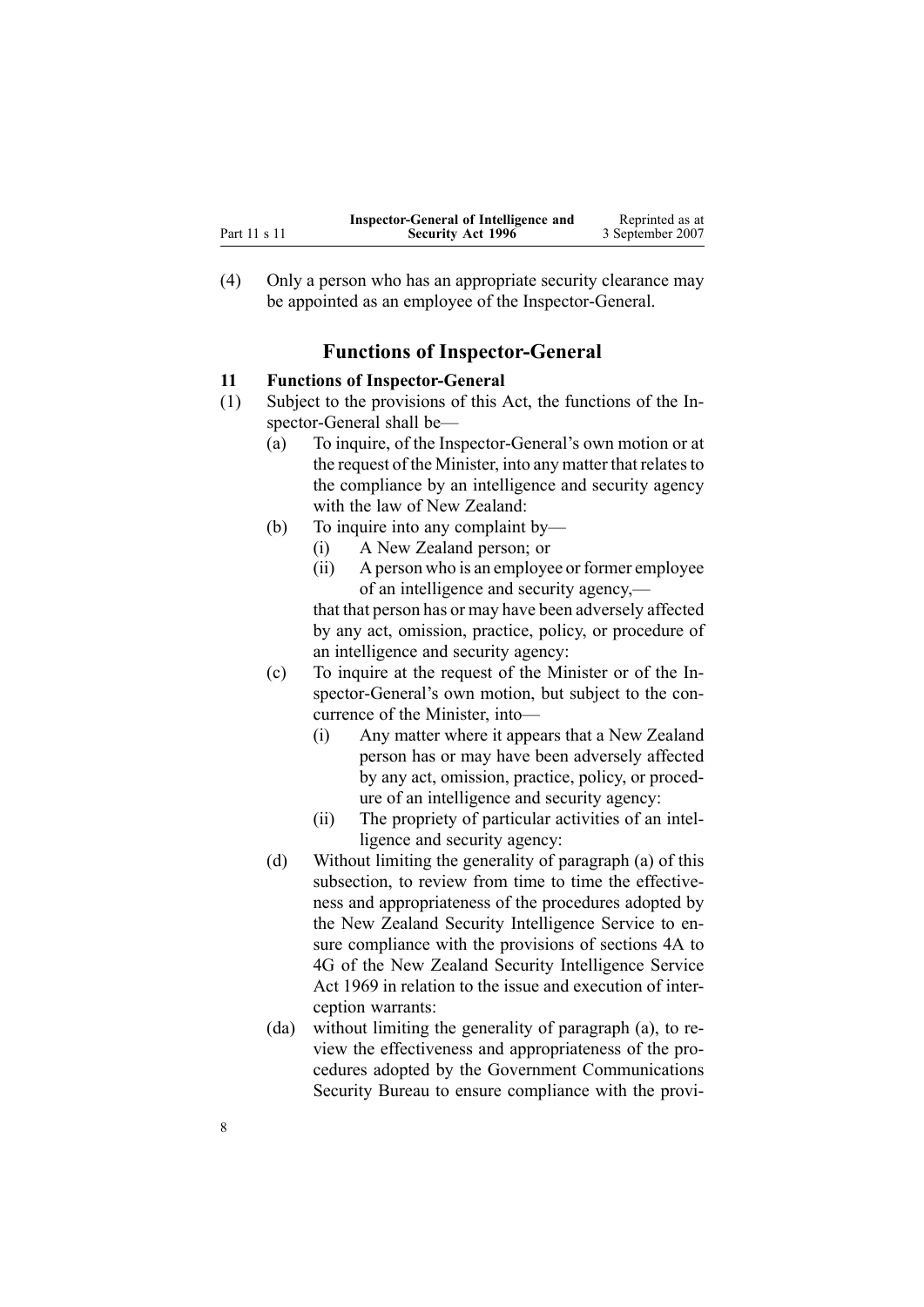| Reprinted as at  | Inspector-General of Intelligence and |              |
|------------------|---------------------------------------|--------------|
| 3 September 2007 | <b>Security Act 1996</b>              | Part 11 s 11 |

sions of Part [3](http://www.legislation.govt.nz/pdfLink.aspx?id=DLM187837) of the Government [Communications](http://www.legislation.govt.nz/pdfLink.aspx?id=DLM187177) [Security](http://www.legislation.govt.nz/pdfLink.aspx?id=DLM187177) Bureau Act 2003 in relation to the issue and execution of interception warrants and computer access authorisations:

- (e) To prepare and submit to the Minister from time to time for his or her approval programmes for the general oversight and review of each intelligence and security agency and for the discharge by the Inspector-General, in relation to each intelligence and security agency, of the particular functions specified in this section:
- (f) To carry out any programme or amended programme or substituted programme approved by the Minister under paragraph [\(e\)](#page-7-0) of this subsection.
- (2) The Inspector-General shall not, of his or her own motion or in response to a complaint made to the Inspector-General, perform any of the functions set out in subsection [\(1\)](#page-7-0) of this section in relation to any activity of an intelligence and security agency excep<sup>t</sup> to the extent that—
	- (a) A New Zealand person or an employee or former employee of an intelligence and security agency has or may have been adversely affected; or
	- (b) The law of New Zealand may have been contravened.
- (3) In carrying out any inquiry in accordance with the provisions of subsection [\(1\)\(c\)\(ii\)](#page-7-0) of this section, it shall not be <sup>a</sup> function of the Inspector-General to inquire into any action taken by the Minister.
- (4) Except to the extent strictly necessary for the performance of his or her functions under subsection [\(1\)](#page-7-0) of this section, the Inspector-General shall not inquire into any matter that is operationally sensitive, including any matter that relates to intelligence collection and production methods or sources of information.
- (5) The Inspector-General shall not conduct an inquiry into a complaint made under subsection [\(1\)](#page-7-0) of this section by an employee or former employee of an intelligence and security agency unless—
	- (a) All established internal remedies have been exhausted; or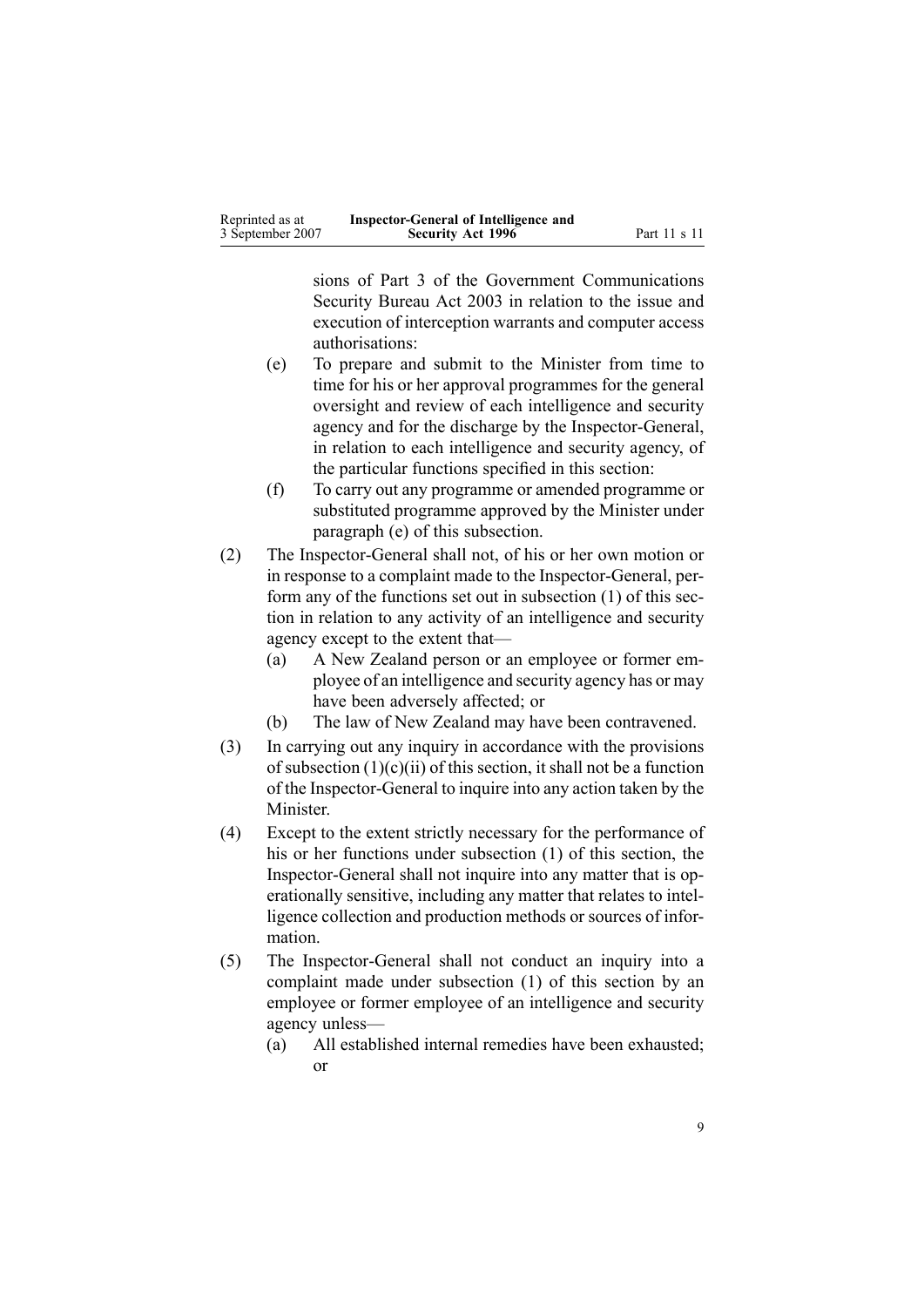<span id="page-9-0"></span>

|              | Inspector-General of Intelligence and | Reprinted as at  |
|--------------|---------------------------------------|------------------|
| Part 11 s 12 | <b>Security Act 1996</b>              | 3 September 2007 |

- (b) The employee or former employee and the chief executive of the relevant intelligence and security agency otherwise agree in writing.
- $(6)$  Where an inquiry has been conducted by the Inspector-General following a complaint, the Inspector-General may make such recommendations for the redress of that complaint as the Inspector-General thinks fit (including remedies that involve the paymen<sup>t</sup> of compensation).

Subsection (1)(d) was amended, as from 1 September 1999, by section [8](http://www.legislation.govt.nz/pdfLink.aspx?id=DLM32600) New Zealand Security Intelligence Service Amendment (No 2) Act 1999 (1999 No 91), by substituting the expression "to 4G" for the expresssion "and 4B".

Subsection (1)(da) was inserted, as from 2 April 2003, by section [28](http://www.legislation.govt.nz/pdfLink.aspx?id=DLM187859) Government Communications Security Bureau Act 2003 (2003 No 9).

#### **12 Consultation**

- $(1)$  The Inspector-General shall in the exercise of the Inspector-General's functions under this Act have regard to the functions of the Controller and Auditor-General in relation to an intelligence and security agency and may consult with the Controller and Auditor-General in relation to any matter with a view to avoiding inquiries being conducted into that matter by both the Inspector-General and the Controller and Auditor-General.
- (2) Notwithstanding the provisions of section  $26(1)$  of this Act, the Inspector-General may from time to time undertake consultation with the Controller and Auditor-General or with an Ombudsman or with the Privacy Commissioner or with <sup>a</sup> Human Rights Commissioner in relation to any matter relating to the functions of the Inspector-General under section [11](#page-7-0) of this Act, and, for the purposes of any such consultation, the Inspector-General may disclose to the Controller and Auditor-General or to an Ombudsman or to the Privacy Commissioner or to <sup>a</sup> Human Rights Commissioner such information as the Inspector-General considers necessary for that purpose.

#### **13 Requirements of security**

In carrying out his or her functions, duties, and powers under this Act, the Inspector-General shall, in addition to all other matters to which the Inspector-General may properly have regard, have regard to the requirements of security.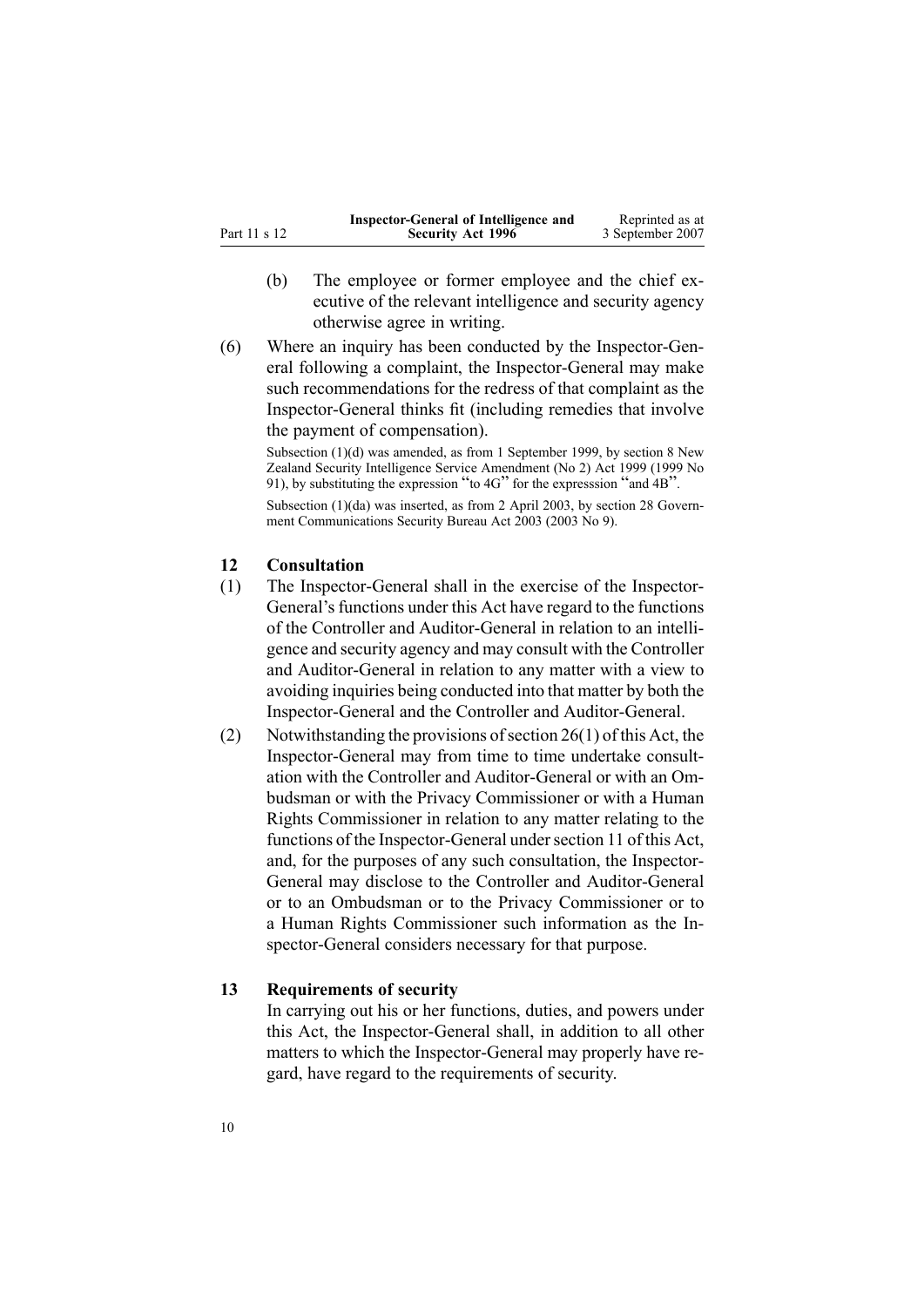<span id="page-10-0"></span>

| Reprinted as at  | Inspector-General of Intelligence and |              |
|------------------|---------------------------------------|--------------|
| 3 September 2007 | <b>Security Act 1996</b>              | Part 16 s 16 |

## **14 Matters occurring before commencement of Act**

Notwithstanding any other provision of this Act, but subject to section [8](http://www.legislation.govt.nz/pdfLink.aspx?id=DLM392574) of the New Zealand Security [Intelligence](http://www.legislation.govt.nz/pdfLink.aspx?id=DLM392560) Service [Amendment](http://www.legislation.govt.nz/pdfLink.aspx?id=DLM392560) Act 1996, the Inspector-General may inquire into any matter that occurred before the commencement of this Act only if—

- (a) The Prime Minister has, by notice in writing to the Inspector-General, authorised the Inspector-General to inquire into the matter; or
- (b) The matter is one that could, before the commencement of this Act, have been inquired into by the Commissioner of Security Appeals if the complainant had made, in relation to that matter, <sup>a</sup> complaint under section [18](http://www.legislation.govt.nz/pdfLink.aspx?id=DLM392033) of the New Zealand Security [Intelligence](http://www.legislation.govt.nz/pdfLink.aspx?id=DLM391605) Service Act [1969](http://www.legislation.govt.nz/pdfLink.aspx?id=DLM391605).

#### **15 Jurisdiction of Courts and other agencies not affected**

- (1) For the avoidance of doubt it is hereby declared that the exercise by the Inspector-General of his or her functions under this Act shall not limit the jurisdiction of any Court.
- $(2)$  The exercise by the Inspector-General of his or her functions under this Act shall not affect the exercise by any member of the Police of any powers which that member of the Police may lawfully exercise in relation to an intelligence and security agency or in relation to the chief executive or any employee of an intelligence and security agency.
- (3) Nothing in section [12](#page-9-0) of this Act shall limit the powers, duties, and responsibilities of the Controller and Auditor-General or of the Ombudsmen or of the Privacy Commissioner under any enactment.

# **Complaints**

## **16 Mode of complaint**

- (1) Every complaint to the Inspector-General shall be made in writing.
- (2) Every complaint shall be addressed to the Inspector-General care of the Registrar or Deputy Registrar of the High Court at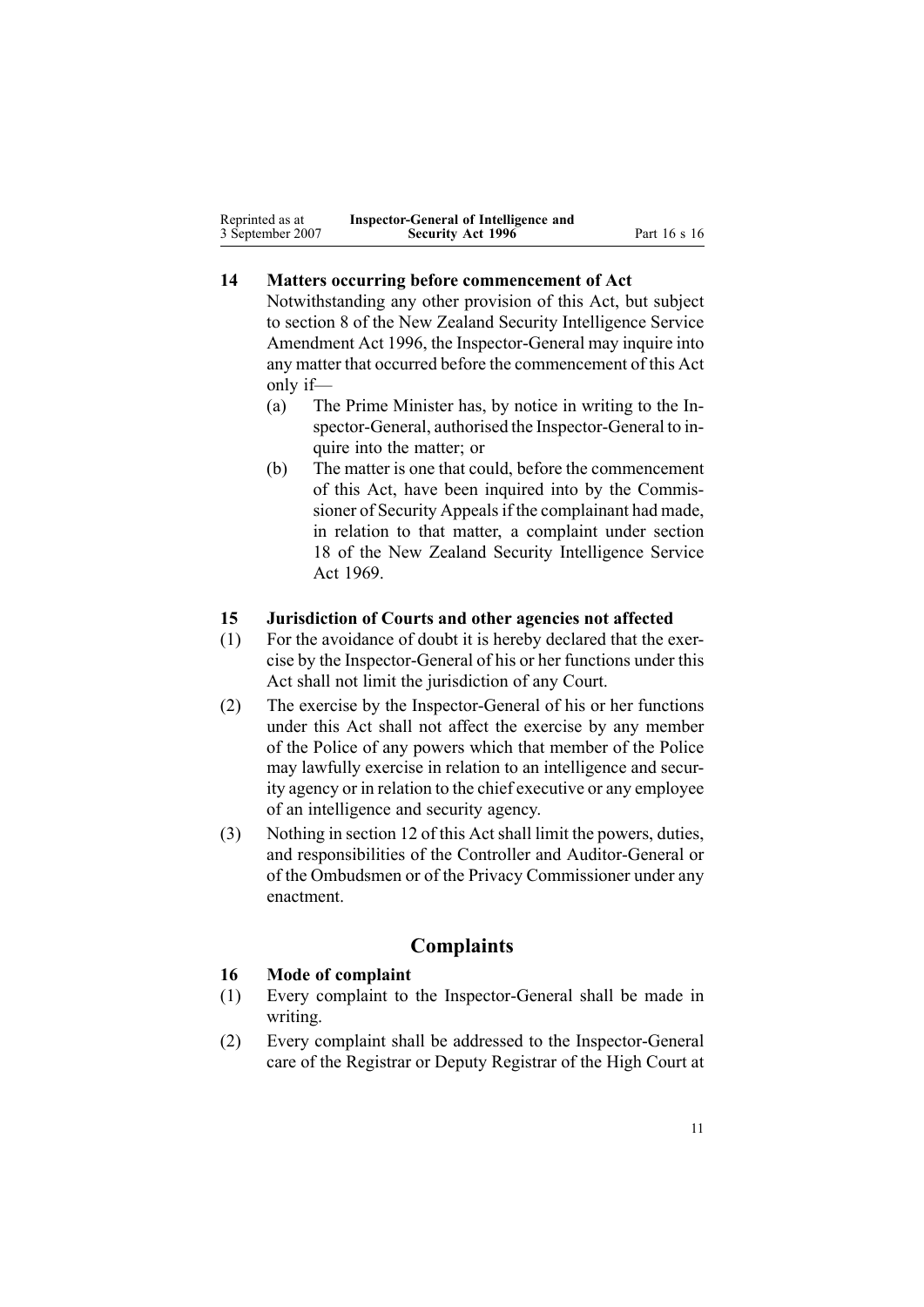<span id="page-11-0"></span>

|              | Inspector-General of Intelligence and | Reprinted as at  |
|--------------|---------------------------------------|------------------|
| Part 16 s 17 | <b>Security Act 1996</b>              | 3 September 2007 |

Wellington, who shall forward it to the Inspector-General as soon as practicable.

(3) Notwithstanding any provision in any enactment, where any letter appearing to be written by any person in custody on <sup>a</sup> charge or after conviction of any offence, or by any patient of any hospital within the meaning of the [Mental](http://www.legislation.govt.nz/pdfLink.aspx?id=DLM262706) Health [\(Compulsory](http://www.legislation.govt.nz/pdfLink.aspx?id=DLM262706) Assessment and Treatment) Act 1992, is addressed to the Inspector-General, it shall be immediately forwarded, unopened, to the Inspector-General by the person for the time being in charge of the place or institution where the writer of the letter is detained or of which he or she is <sup>a</sup> patient.

Compare: [1969](http://www.legislation.govt.nz/pdfLink.aspx?id=DLM391605) No 24 <sup>s</sup> [18\(1\)](http://www.legislation.govt.nz/pdfLink.aspx?id=DLM392033), [\(2\)](http://www.legislation.govt.nz/pdfLink.aspx?id=DLM392033)

### **17 Power of InspectorGeneral to refuse to inquire into complaint**

- (1) The Inspector-General may in his or her discretion decide not to inquire into any complaint if, in his or her opinion,—
	- (a) The subject-matter of the complaint is trivial; or
	- (b) The complaint is frivolous or vexatious or is not made in good faith.
- (2) If in the course of his or her inquiries it appears to the Inspector-General that-
	- (a) Having regard to all the circumstances of the case, further inquiries are unnecessary; or
	- (b) The matter is one which should be heard by <sup>a</sup> court or tribunal constituted by statute,—

the Inspector-General may refuse to inquire into the matter further.

(3) In any case where the Inspector-General decides not to inquire into <sup>a</sup> complaint or proceed with his or her inquiries or in any case where the Inspector-General is precluded by section [14](#page-10-0) of this Act from inquiring into a complaint, the Inspector-General shall, as the case may require, advise the complainant of that decision or of the fact that the Inspector-General is so precluded.

Compare: [1969](http://www.legislation.govt.nz/pdfLink.aspx?id=DLM391605) No 24 <sup>s</sup> [19](http://www.legislation.govt.nz/pdfLink.aspx?id=DLM392036); [1988](http://www.legislation.govt.nz/pdfLink.aspx?id=DLM129109) No 20 <sup>s</sup> [87](http://www.legislation.govt.nz/pdfLink.aspx?id=DLM130374)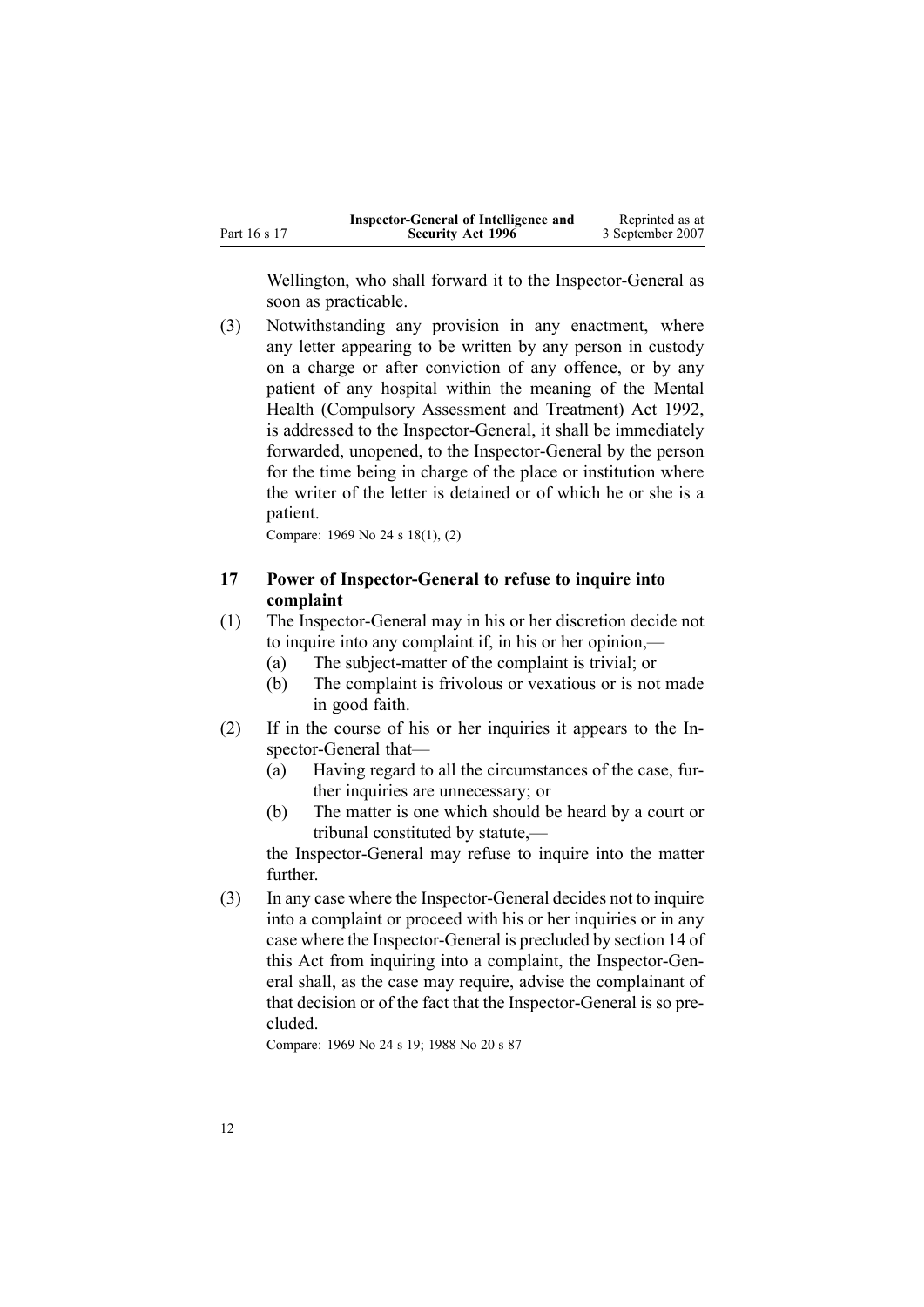<span id="page-12-0"></span>

| Reprinted as at  | Inspector-General of Intelligence and |              |
|------------------|---------------------------------------|--------------|
| 3 September 2007 | <b>Security Act 1996</b>              | Part 19 s 19 |

# 18 **Disclosures** to Inspector-General by employees of **intelligence and security agencies**

Where any employee of an intelligence and security agency brings any matter to the attention of the Inspector-General, that employee shall not be subjected by the intelligence and security agency to any penalty or discriminatory treatment of any kind in relation to his or her employment by reason only of having brought that matter to the attention of the Inspector-General unless the Inspector-General determines that in so doing the employee acted otherwise than in good faith.

## **Procedure**

# **19 Proceedings of Inspector-General**

- (1) The Inspector-General, on commencing an inquiry,—
	- (a) Shall notify the chief executive of the relevant intelligence and security agency of both the commencement of the inquiry and the nature of the inquiry; and
	- (b) If the inquiry relates to <sup>a</sup> complaint, shall provide the chief executive with <sup>a</sup> copy of the complaint.
- (2) Where an inquiry is initiated by the Inspector-General of his or her own motion in accordance with the provisions of section  $11(1)(a)$  of this Act, the Inspector-General shall advise the Minister of both the commencement of the inquiry and the nature of the inquiry.
- $(3)$  If the inquiry relates to a complaint, the Inspector-General may require the complainant to give on oath any information relating to the complaint, and may for that purpose administer an oath to the complainant.
- (4) The Inspector-General shall permit the complainant to be heard, and to be represented by counsel or any other person, and to have other persons testify to the complainant's record, reliability, and character.
- $(5)$  In accordance with the foregoing provisions of this section, the Inspector-General may receive such evidence as the Inspector-General thinks fit, whether admissible in <sup>a</sup> Court of law or not.
- $(6)$  Every inquiry by the Inspector-General shall be conducted in private.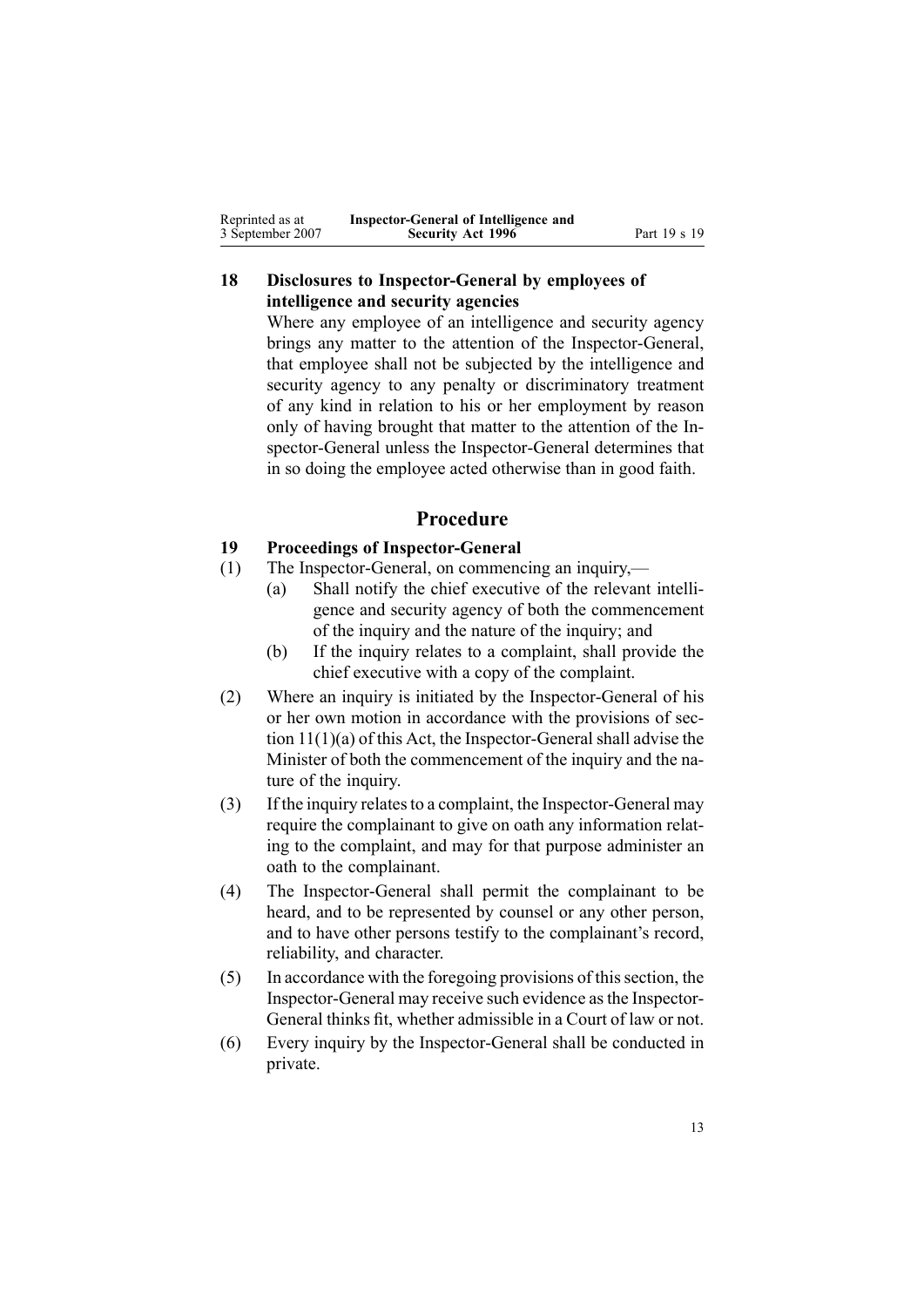<span id="page-13-0"></span>

|              | Inspector-General of Intelligence and | Reprinted as at  |
|--------------|---------------------------------------|------------------|
| Part 19 s 20 | <b>Security Act 1996</b>              | 3 September 2007 |

- (7) If at any time during the course of an inquiry it appears to the Inspector-General that there may be sufficient grounds for making any repor<sup>t</sup> or recommendation that may adversely affect an intelligence and security agency, or any employee of an intelligence and security agency, or any other person, the Inspector-General shall give to that intelligence and security agency, employee, or person an opportunity to be heard.
- (8) Subject to the provisions of this Act, the Inspector-General shall regulate his or her procedure in such <sup>a</sup> manner as the Inspector-General thinks fit.
- (9) Except on the ground of lack of jurisdiction, no proceeding, report, or finding of the Inspector-General shall be challenged, reviewed, quashed, or called in question in any Court. Compare: [1969](http://www.legislation.govt.nz/pdfLink.aspx?id=DLM391605) No 24 <sup>s</sup> [20\(1\)](http://www.legislation.govt.nz/pdfLink.aspx?id=DLM392040), [\(2\)](http://www.legislation.govt.nz/pdfLink.aspx?id=DLM392040), [\(4\)](http://www.legislation.govt.nz/pdfLink.aspx?id=DLM392040), [\(5\)](http://www.legislation.govt.nz/pdfLink.aspx?id=DLM392040), [\(9\)](http://www.legislation.govt.nz/pdfLink.aspx?id=DLM392040); 1977 No 50 <sup>s</sup> 11(3)

## **20 Powers in relation to security records**

- (1) Subject to section  $26(3)$  of this Act, the Inspector-General shall, for the purposes of any inquiry, have access to all security records which are in the custody or control of an intelligence and security agency and which are, in the opinion of the Inspector-General, relevant to the inquiry.
- (2) Where any security records that are normally kept in the custody of an intelligence and security agency are held by the Inspector-General in the course of an inquiry, the Inspector-General shall ensure that the security records are kept in safe custody in accordance with the requirements applying to the safe custody of security records in the intelligence and security agencies.
- (3) Where the Inspector-General is responsible for the production of any security records that have <sup>a</sup> security classification, the Inspector-General shall ensure that the security records are kept in safe custody in accordance with the requirements applying to the safe custody of security records in the intelligence and security agencies.

Compare: [1969](http://www.legislation.govt.nz/pdfLink.aspx?id=DLM391605) No 24 <sup>s</sup> [20\(2B\)](http://www.legislation.govt.nz/pdfLink.aspx?id=DLM392040); 1977 No 50 <sup>s</sup> 11(1)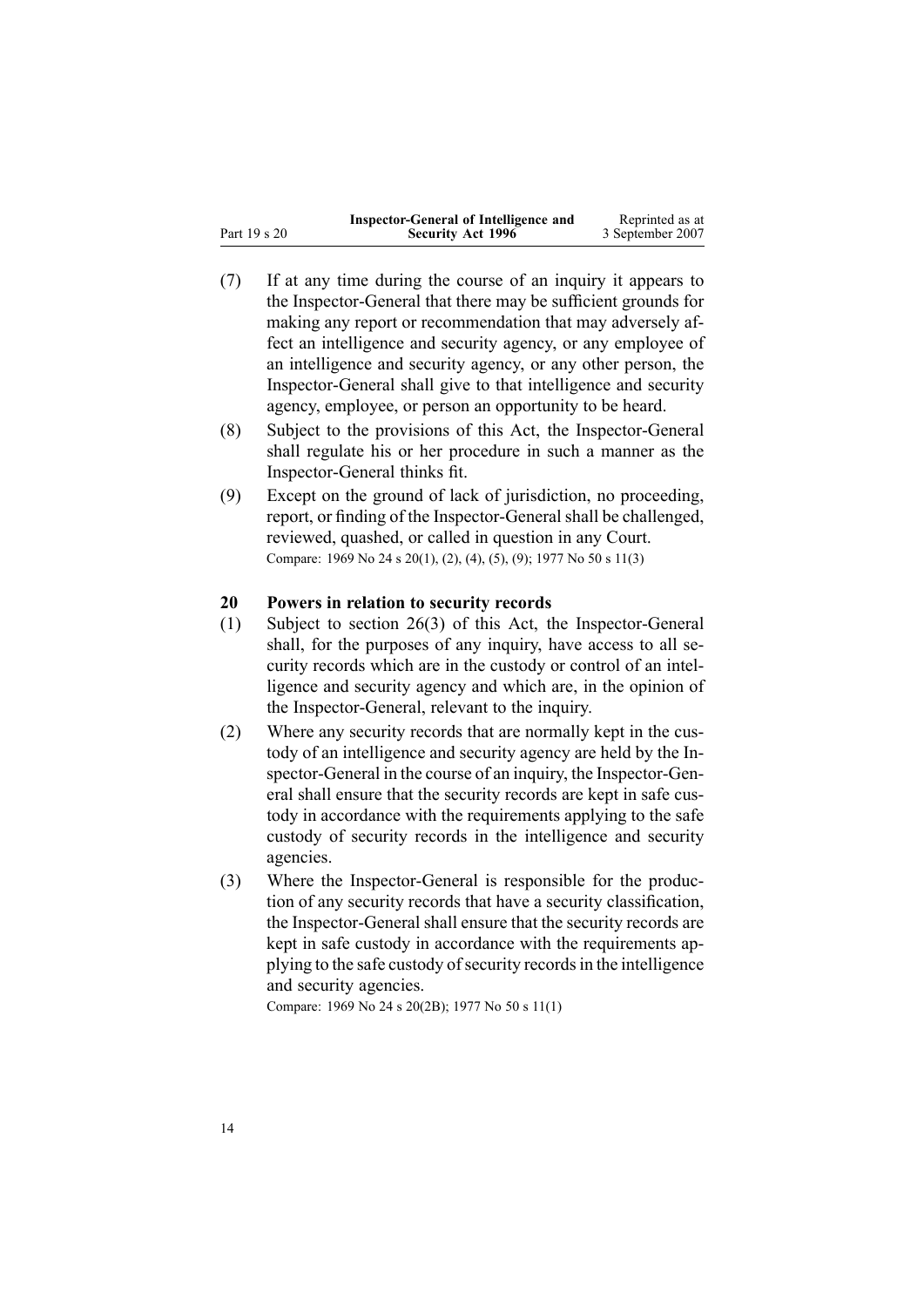<span id="page-14-0"></span>

| Reprinted as at  | Inspector-General of Intelligence and |              |
|------------------|---------------------------------------|--------------|
| 3 September 2007 | <b>Security Act 1996</b>              | Part 19 s 23 |

#### **21 Power of entry**

For the purposes of any inquiry under this Act, the Inspector-General may, after giving notice to the chief executive of an intelligence and security agency of the Inspector-General's intention to do so, enter, at any reasonable time, any premises or place occupied or used by the agency.

### **22 Power to hear evidence in private**

In conducting any inquiry under section  $11(1)$  of this Act, the Inspector-General may hear separately and in private such evidence (if any) as may be tendered by any party to the proceedings and any witnesses whom any party to the proceedings may wish to call if, in the opinion of the Inspector-General,—

- (a) The interests of justice so require; or
- (b) To do otherwise—
	- (i) Would be likely to prejudice one or more of the interests referred to in section  $26(3)(a)$  of this Act: or
	- (ii) Would be likely to prejudice the privacy of any individual.

Compare: [1969](http://www.legislation.govt.nz/pdfLink.aspx?id=DLM391605) No 24 <sup>s</sup> [20\(3\)](http://www.legislation.govt.nz/pdfLink.aspx?id=DLM392040)

#### **23 Powers of InspectorGeneral in relation to inquiries**

- $(1)$  The Inspector-General may require any person who, in the Inspector-General's opinion, is able to give information relating to any matter to which an inquiry relates to furnish such information, and to produce such documents or things in the possession or under the control of that person, as in the opinion of the Inspector-General are relevant to the subject-matter of the inquiry.
- (2) The Inspector-General may summon and examine on oath any person who in the opinion of the Inspector-General is able to give any information relating to any matter to which an inquiry relates, and may for the purpose administer an oath to any person so summoned.
- (3) Every such examination by the Inspector-General shall be deemed to be <sup>a</sup> judicial proceeding within the meaning of section [108](http://www.legislation.govt.nz/pdfLink.aspx?id=DLM328793) of the [Crimes](http://www.legislation.govt.nz/pdfLink.aspx?id=DLM327381) Act 1961 (which relates to perjury).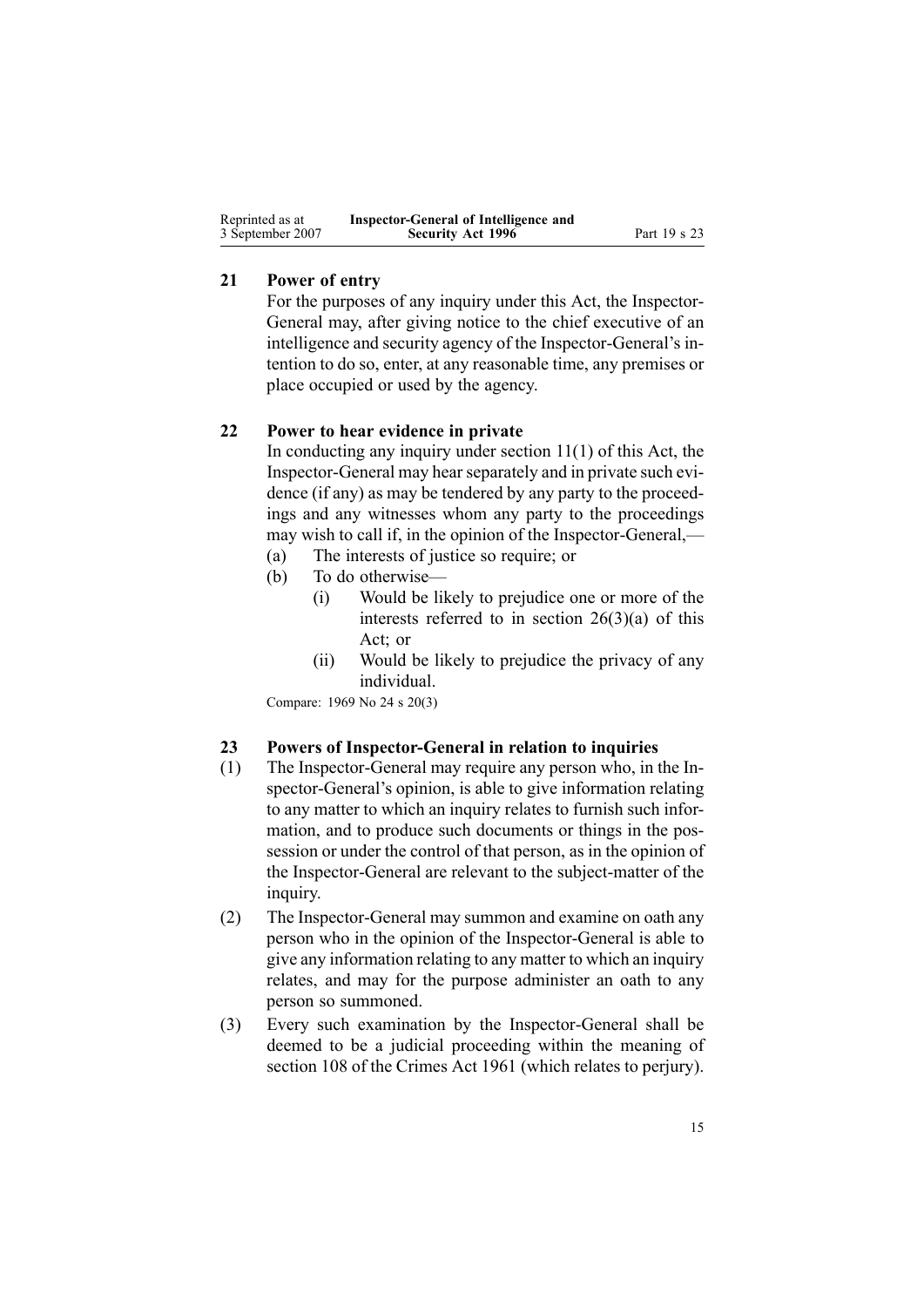|              | Inspector-General of Intelligence and | Reprinted as at  |
|--------------|---------------------------------------|------------------|
| Part 19 s 23 | <b>Security Act 1996</b>              | 3 September 2007 |

- (4) Subject to subsection [\(5\)](#page-14-0) of this section, every person who appears as a witness before the Inspector-General shall have the same privileges in relation to the giving of information, the answering of questions, and the production of documents and papers and things as witnesses have in Courts of law.
- (5) Where any person is bound by the provisions of any enactment (being an Act of Parliament or any regulations within the meaning of the Regulations [\(Disallowance\)](http://www.legislation.govt.nz/pdfLink.aspx?id=DLM195534) Act 1989 made by Order in Council) to maintain secrecy in relation to, or not to disclose, any matter, compliance by that person with <sup>a</sup> requirement of the Inspector-General (being a requirement made pursuant to subsection [\(1\)](#page-14-0) of this section) is not <sup>a</sup> breach of the relevant obligation of secrecy or non-disclosure or of the enactment by which that obligation is imposed.
- (6) Witnesses' fees, allowances, and travelling expenses according to the scales for the time being prescribed by regulations made under the Summary [Proceedings](http://www.legislation.govt.nz/pdfLink.aspx?id=DLM310742) Act 1957—
	- (a) Shall be paid by the Inspector-General to any person who appears as a witness before the Inspector-General pursuan<sup>t</sup> to <sup>a</sup> summons under subsection [\(2\)](#page-14-0) of this section; and
	- $(b)$  May, if the Inspector-General so decides, be paid by the Inspector-General to any other person who appears as a witness before the Inspector-General;—

and those regulations, with all necessary modifications, shall apply accordingly.

- (7) For the purposes of this section the Inspector-General shall have the powers of <sup>a</sup> Court under any such regulations to fix or disallow, in whole or in part, or increase the amounts payable thereunder.
- (8) Every person commits an offence and is liable on summary conviction to <sup>a</sup> fine not exceeding \$5,000 who—
	- (a) Without lawful justification or excuse, wilfully obstructs, hinders, or resists the Inspector-General or any other person in the exercise of his or her powers under this Act:
	- (b) Without lawful justification or excuse, refuses or wilfully fails to comply with any lawful requirement of the Inspector-General or any other person under this Act: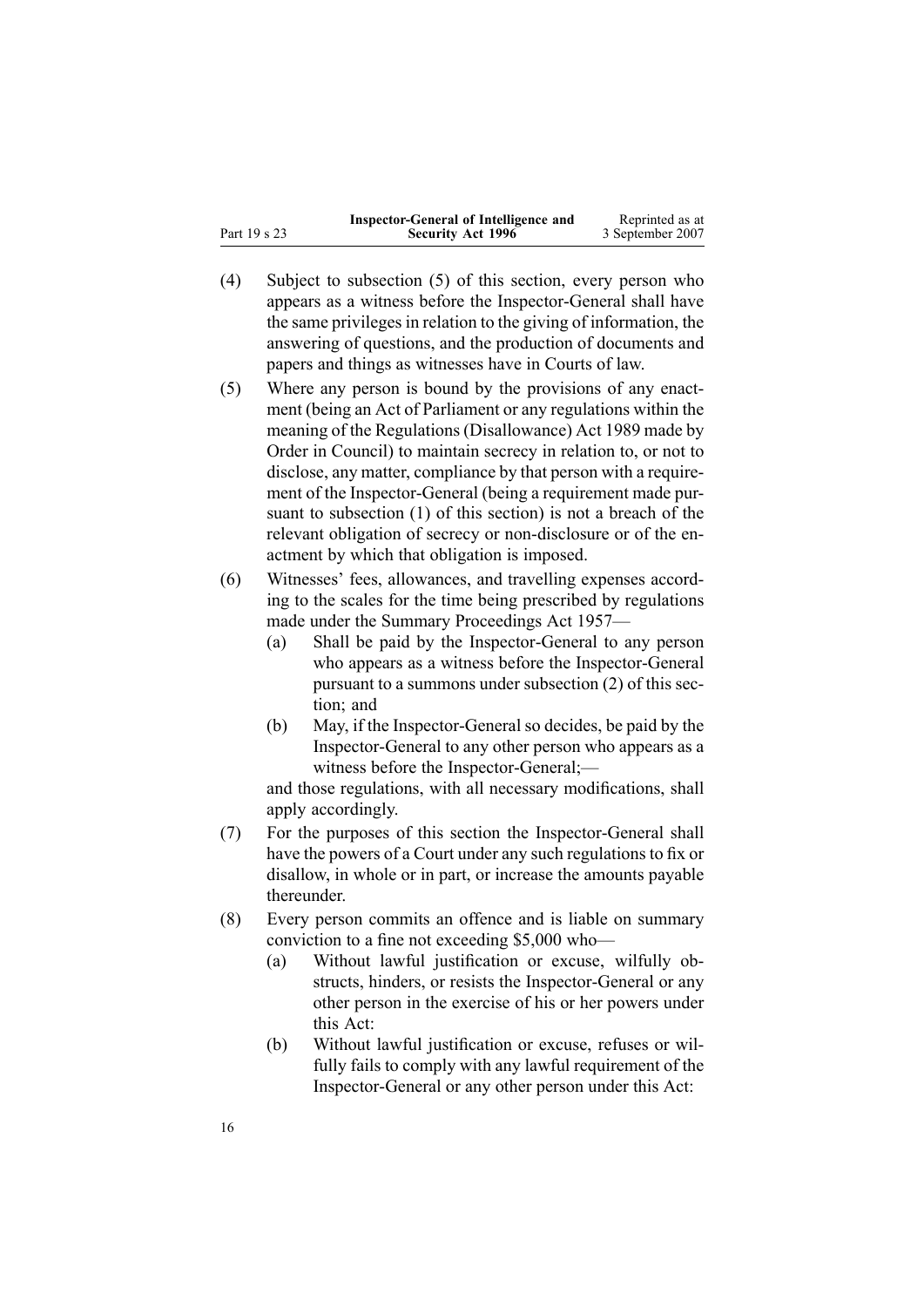<span id="page-16-0"></span>

| Reprinted as at  | Inspector-General of Intelligence and |              |
|------------------|---------------------------------------|--------------|
| 3 September 2007 | <b>Security Act 1996</b>              | Part 19 s 24 |

(c) Wilfully makes any false statement to or misleads or attempts to mislead the Inspector-General or any other person in the exercise of his or her powers under this Act.

Compare: [1969](http://www.legislation.govt.nz/pdfLink.aspx?id=DLM391605) No 24 <sup>s</sup> [20](http://www.legislation.govt.nz/pdfLink.aspx?id=DLM392040), [\(6\)](http://www.legislation.govt.nz/pdfLink.aspx?id=DLM392040), [\(8\)](http://www.legislation.govt.nz/pdfLink.aspx?id=DLM392040); 1977 No 50 <sup>s</sup> 11(2)

## **24 Proceedings privileged**

- (1) Subject to subsection (2) of this section,—
	- (a) No proceedings, civil or criminal, shall lie against the Inspector-General, or against any employee of the Inspector-General, for anything done or reported or said by the Inspector-General or employee in the course of the exercise or intended exercise of their functions under this Act, unless it is shown that the Inspector-General or employee acted in bad faith:
	- (b) Neither the Inspector-General nor any employee of the Inspector-General nor any person who has held the appointment of Inspector-General or who has been an employee of the Inspector-General shall be called to give evidence in any Court, or in any proceedings of <sup>a</sup> judicial nature, in respec<sup>t</sup> of anything coming to his or her knowledge in the exercise of his or her functions under this Act.
- (2) Nothing in subsection (1) of this section applies in respec<sup>t</sup> of proceedings for—
	- (a) An offence against section [28](#page-20-0) of this Act; or
	- (b) An offence against section [78](http://www.legislation.govt.nz/pdfLink.aspx?id=DLM328526) or section [78A\(1\)](http://www.legislation.govt.nz/pdfLink.aspx?id=DLM328528) or section [105](http://www.legislation.govt.nz/pdfLink.aspx?id=DLM328753) or section [105A](http://www.legislation.govt.nz/pdfLink.aspx?id=DLM328755) or section [105B](http://www.legislation.govt.nz/pdfLink.aspx?id=DLM328758) of the [Crimes](http://www.legislation.govt.nz/pdfLink.aspx?id=DLM327381) Act [1961](http://www.legislation.govt.nz/pdfLink.aspx?id=DLM327381); or
	- (c) The offence of conspiring to commit an offence against section [78](http://www.legislation.govt.nz/pdfLink.aspx?id=DLM328526) or section [78A\(1\)](http://www.legislation.govt.nz/pdfLink.aspx?id=DLM328528) or section [105](http://www.legislation.govt.nz/pdfLink.aspx?id=DLM328753) or section [105A](http://www.legislation.govt.nz/pdfLink.aspx?id=DLM328755) or section [105B](http://www.legislation.govt.nz/pdfLink.aspx?id=DLM328758) of the [Crimes](http://www.legislation.govt.nz/pdfLink.aspx?id=DLM327381) Act 1961; or
	- (d) The offence of attempting to commit an offence against section [78](http://www.legislation.govt.nz/pdfLink.aspx?id=DLM328526) or section [78A\(1\)](http://www.legislation.govt.nz/pdfLink.aspx?id=DLM328528) or section [105](http://www.legislation.govt.nz/pdfLink.aspx?id=DLM328753) or section [105A](http://www.legislation.govt.nz/pdfLink.aspx?id=DLM328755) or section [105B](http://www.legislation.govt.nz/pdfLink.aspx?id=DLM328758) of the [Crimes](http://www.legislation.govt.nz/pdfLink.aspx?id=DLM327381) Act 1961.
- (3) Anything said or any information given or any document or thing produced by any person in the course of any inquiry by or proceedings before the Inspector-General under this Act shall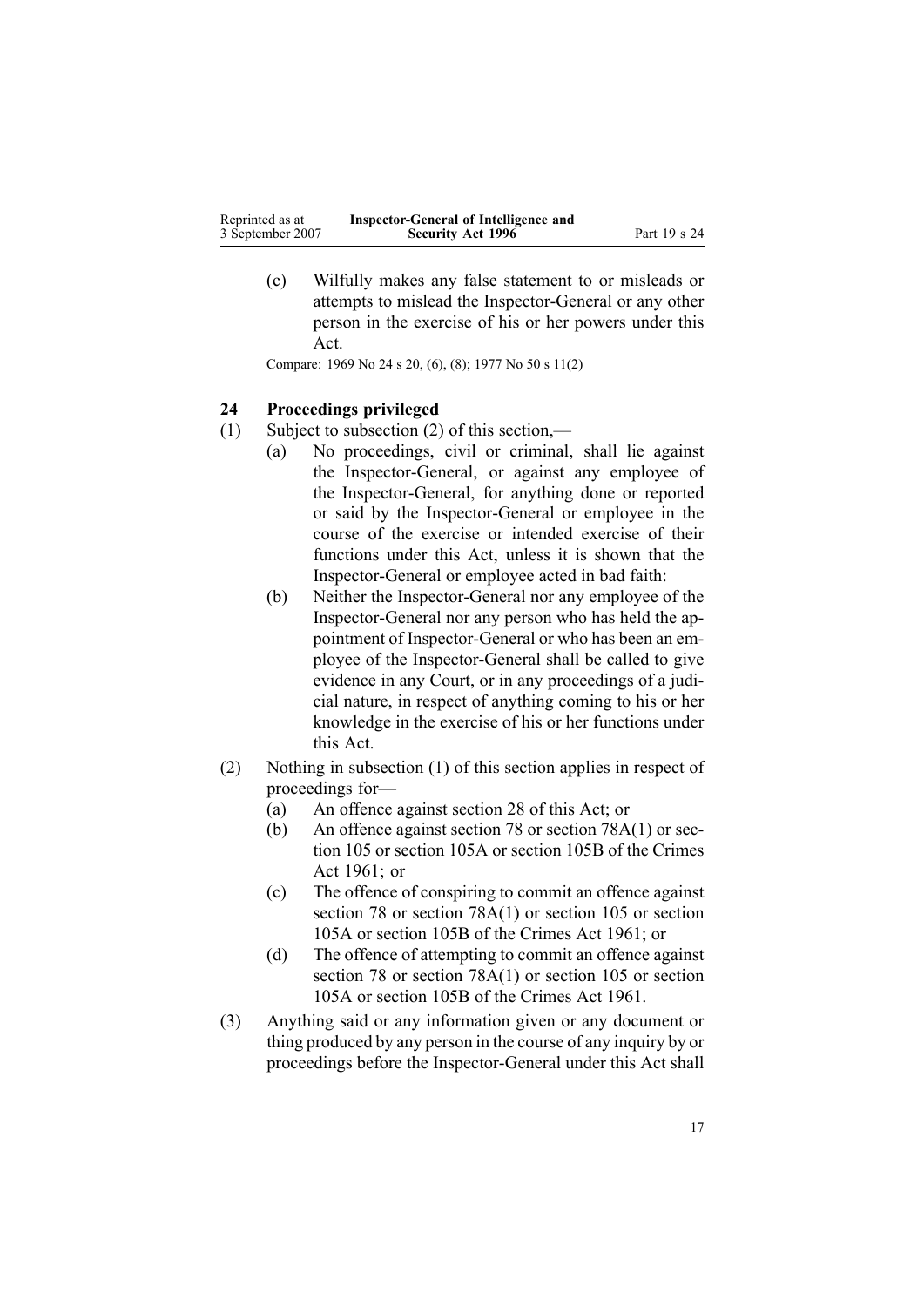<span id="page-17-0"></span>

|              | Inspector-General of Intelligence and | Reprinted as at  |
|--------------|---------------------------------------|------------------|
| Part 19 s 25 | <b>Security Act 1996</b>              | 3 September 2007 |

be privileged in the same manner as if the inquiry or proceedings were proceedings in <sup>a</sup> Court.

Compare: [1969](http://www.legislation.govt.nz/pdfLink.aspx?id=DLM391605) No 24 <sup>s</sup> [24](http://www.legislation.govt.nz/pdfLink.aspx?id=DLM392056); [1987](http://www.legislation.govt.nz/pdfLink.aspx?id=DLM101320) No 8 <sup>s</sup> [25\(1\)](http://www.legislation.govt.nz/pdfLink.aspx?id=DLM101353); [1993](http://www.legislation.govt.nz/pdfLink.aspx?id=DLM296638) No 28 <sup>s</sup> [129\(1\)](http://www.legislation.govt.nz/pdfLink.aspx?id=DLM298439)

## **25 Reports in relation to inquiries**

- $(1)$  On completion of an inquiry, the Inspector-General shall prepare <sup>a</sup> written repor<sup>t</sup> containing his or her conclusions and recommendations and shall forward such repor<sup>t</sup> to the Minister and to the chief executive of the intelligence and security agency to which the inquiry relates.
- $(2)$  Where an inquiry has been conducted by the Inspector-General following a complaint, the Inspector-General shall also advise the complainant of his or her conclusions in terms that will not prejudice the security or defence of New Zealand or the international relations of the Government of New Zealand.
- $(3)$  If, in the course of the Inspector-General's inquiries, the Inspector-General is of the opinion that there is evidence of a breach of duty or misconduct by an employee of an intelligence and security agency, the Inspector-General shall inform the chief executive and the Minister immediately.
- (4) On completion of an inquiry, all documents and material relating to that inquiry which the Inspector-General has obtained from an intelligence and security agency shall be returned by the Inspector-General to that agency and all other papers, documents, or records relating to that inquiry in the possession of the Inspector-General and all copies of the Inspector-General's report shall be kept in safe custody in accordance with the requirements applying to the safe custody of documents in the intelligence and security agencies or disposed of by the Inspector-General in accordance with the requirements applying to the disposal of documents by the intelligence and security agencies.
- $(5)$  The Inspector-General may report to the Minister—
	- (a) On the compliance by an intelligence and security agency with the Inspector-General's recommendations as the result of an inquiry by the Inspector-General; and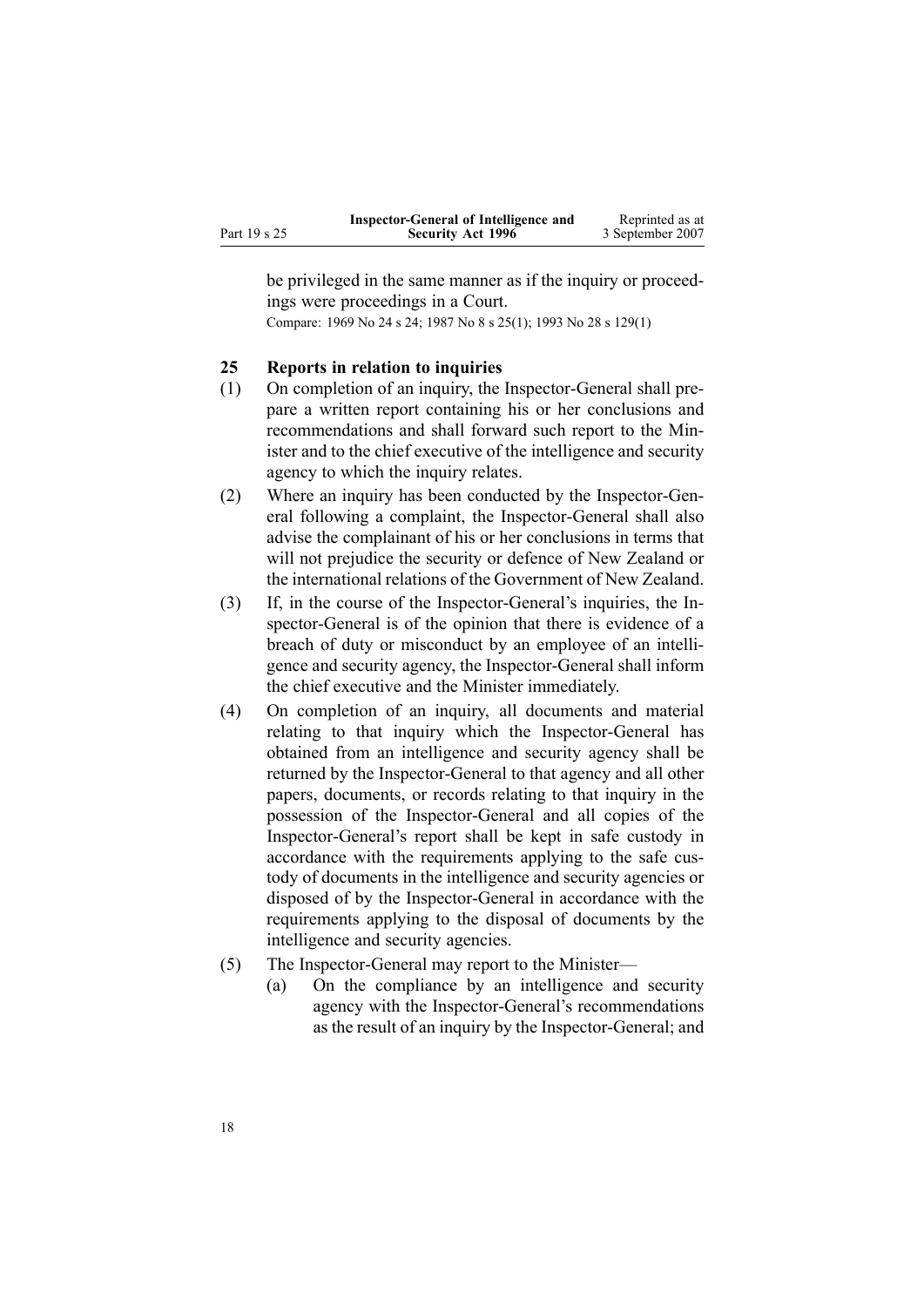<span id="page-18-0"></span>

| Reprinted as at  | Inspector-General of Intelligence and |              |
|------------------|---------------------------------------|--------------|
| 3 September 2007 | <b>Security Act 1996</b>              | Part 19 s 26 |

(b) On the adequacy of any remedial or preventative measures taken by an intelligence and security agency following such inquiry.

Compare: [1969](http://www.legislation.govt.nz/pdfLink.aspx?id=DLM391605) No 24 <sup>s</sup> [21](http://www.legislation.govt.nz/pdfLink.aspx?id=DLM392048); 1977 No 50 <sup>s</sup> 13

#### **26 Disclosure**

- $(1)$  Subject to the provisions of this Act, the Inspector-General and any person employed on the staff of the Inspector-General and any person assisting the Inspector-General shall not disclose to any person any security records or other official information whatsoever relating to the activities of an intelligence and security agency.
- (2) Nothing in subsection  $(1)$  of this section shall limit the disclosure to the Minister of information concerning the activities of an intelligence and security agency.
- (3) Subject to subsection (4) of this section, where the Minister certifies—
	- (a) That the disclosure either to or by the Inspector-General of any security records or any other official information would be likely—
		- (i) To prejudice the security or defence of New Zealand or the international relations of the Government of New Zealand; or
		- (ii) To prejudice the entrusting of information to the Government of New Zealand on <sup>a</sup> basis of confidence by the governmen<sup>t</sup> of any other country or any agency of such <sup>a</sup> government; or
		- (iii) To prejudice the entrusting of information to the Government of New Zealand on <sup>a</sup> basis of confidence by any international organisation; or
		- (iv) To endanger the safety of any person; and
	- (b) That such disclosure—
		- (i) Should not be made; or
		- (ii) Should be made only on such terms and conditions as are, in the Minister's opinion, necessary in the interests of security,—

the Inspector-General shall act in accordance with the certificate.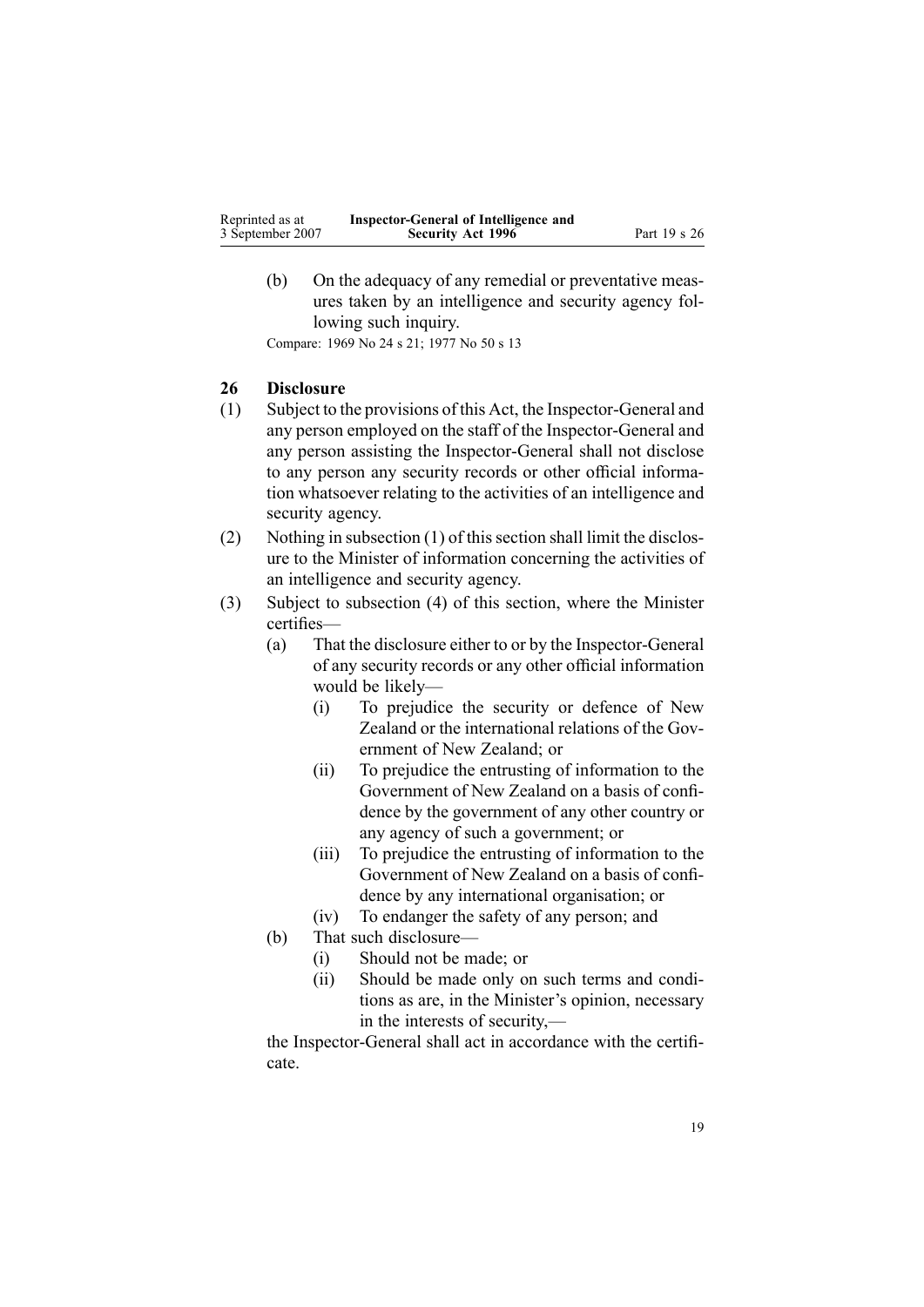<span id="page-19-0"></span>

|              | Inspector-General of Intelligence and | Reprinted as at  |
|--------------|---------------------------------------|------------------|
| Part 19 s 27 | <b>Security Act 1996</b>              | 3 September 2007 |

- (4) The Minister shall not exercise his or her power under sub-section [\(3\)](#page-18-0) of this section until the Inspector-General has consulted with—
	- (a) The chief executive of the relevant intelligence and security agency; and
	- (b) Any other person (not being, in the case of <sup>a</sup> complaint, the complainant) capable of assisting in the determination of the circumstances and information relevant to the inquiry, being circumstances and information that should not in the interests of security be disclosed in the course of or in relation to the inquiry.

Compare: [1969](http://www.legislation.govt.nz/pdfLink.aspx?id=DLM391605) No 24 <sup>s</sup> [20A\(1\)](http://www.legislation.govt.nz/pdfLink.aspx?id=DLM392045); 1977 No 50 <sup>s</sup> 12

## 27 **Reports** by Inspector-General

- (1) As soon as practicable after the end of each year ending with the 30th day of June, the Inspector-General shall furnish a report of the Inspector-General's operations during that year to—
	- (a) Each Minister who isresponsible for an intelligence and security agency; and
	- (b) The Prime Minister.
- (2) The repor<sup>t</sup> shall—
	- (a) Specify the number of inquiries undertaken by the Inspector-General during the year; and
	- (b) Contain <sup>a</sup> brief description of the outcome of each inquiry; and
	- (c) Contain such other information as the Inspector-General believes it is necessary, in order to fulfil the object of this Act, to make available to the Ministers specified in subsection (1) of this section.
- (3) The Prime Ministershall, assoon as practicable after receiving <sup>a</sup> repor<sup>t</sup> under subsection (1) of this section, lay <sup>a</sup> copy of that repor<sup>t</sup> before the House of Representatives, together with <sup>a</sup> statement as to whether any matter has, under subsection (4) of this section, been excluded from that copy.
- (4) If it appears to the Prime Minister, after consultation with the Inspector-General, that the publication of any matter in an annual repor<sup>t</sup> would be likely—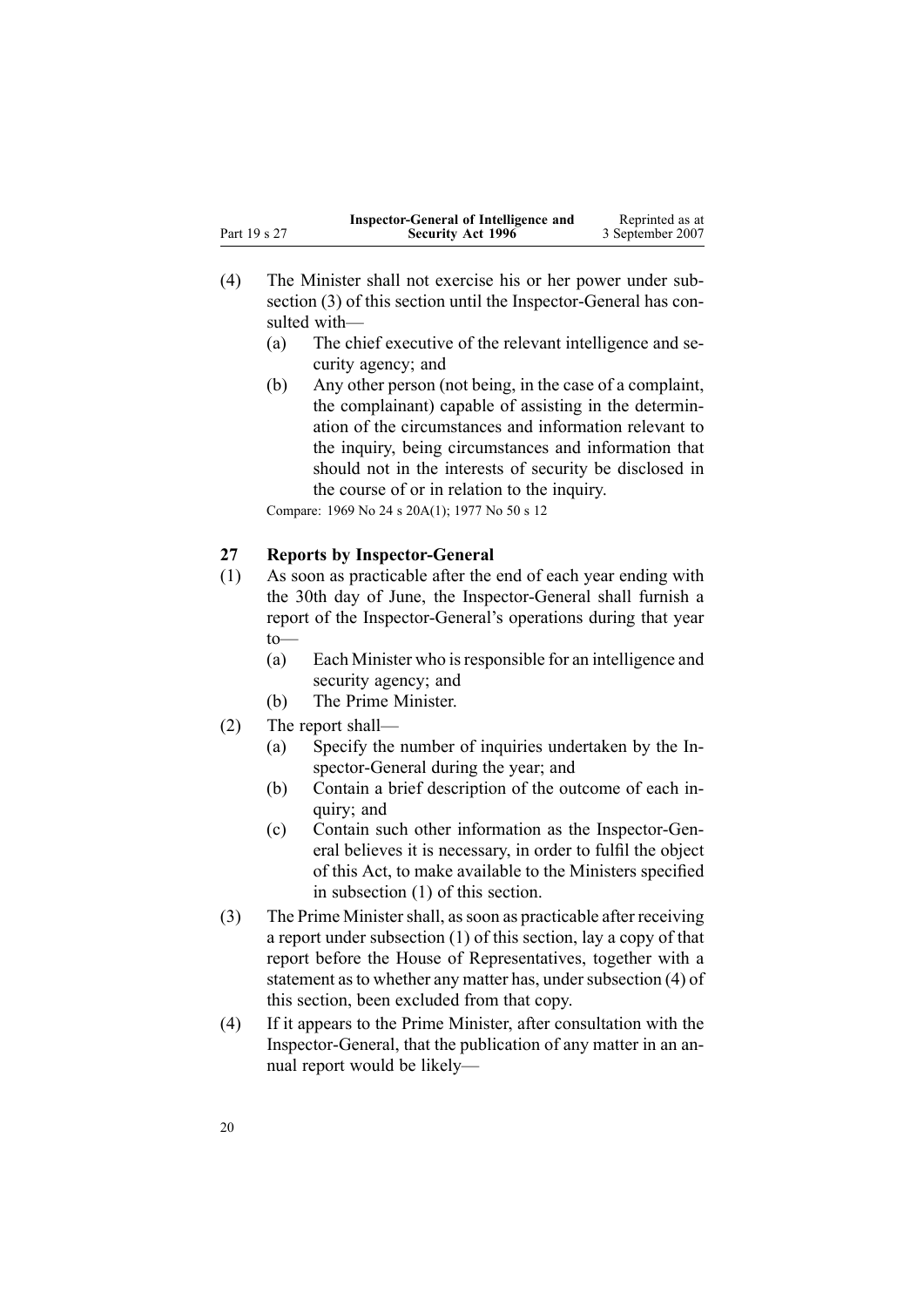<span id="page-20-0"></span>

| Reprinted as at  | Inspector-General of Intelligence and |              |
|------------------|---------------------------------------|--------------|
| 3 September 2007 | <b>Security Act 1996</b>              | Part 19 s 28 |

- (a) To prejudice the security or defence of New Zealand or the international relations of the Government of New Zealand; or
- (b) To prejudice the entrusting of information to the Government of New Zealand on <sup>a</sup> basis of confidence by the governmen<sup>t</sup> of any other country or any agency of such <sup>a</sup> government; or
- (c) To prejudice the entrusting of information to the Government of New Zealand on <sup>a</sup> basis of confidence by any international organisation; or
- (d) To endanger the safety of any person,—

the Prime Minister may exclude that matter from the copy of the repor<sup>t</sup> to be laid before the House of Representatives.

- (5) The Prime Minister shall provide the Leader of the Opposition with <sup>a</sup> copy of the repor<sup>t</sup> furnished to the Prime Minister under subsection [\(1\)](#page-19-0) of this section.
- (6) Where the copy supplied to the Leader of the Opposition under subsection [\(5\)](#page-19-0) of this section contains matter excluded by the Prime Minister, under subsection [\(4\)](#page-19-0) of this section, from the copy laid before the House of Representatives, the Leader of the Opposition shall not disclose that matter to any other person.
- (7) The Inspector-General may at any time, with the concurrence of the Prime Minister, repor<sup>t</sup> either generally or in respec<sup>t</sup> of any particular matter to the Intelligence and Security Committee established by section [5](http://www.legislation.govt.nz/pdfLink.aspx?id=DLM392266) of the [Intelligence](http://www.legislation.govt.nz/pdfLink.aspx?id=DLM392241) and Security [Committee](http://www.legislation.govt.nz/pdfLink.aspx?id=DLM392241) Act 1996.

# **28 Secrecy**

- $(1)$  No person who is, or has at any time been, the Inspector-General or an employee of the Inspector-General or a person assisting the Inspector-General shall, either directly or indirectly, excep<sup>t</sup> in the performance of that person's functions or duties or in the exercise of that person's powers under this Act,—
	- (a) Make <sup>a</sup> record of, or disclose to any person, any information acquired by reason of the person holding or acting in that office; or
	- (b) Make use of any such information.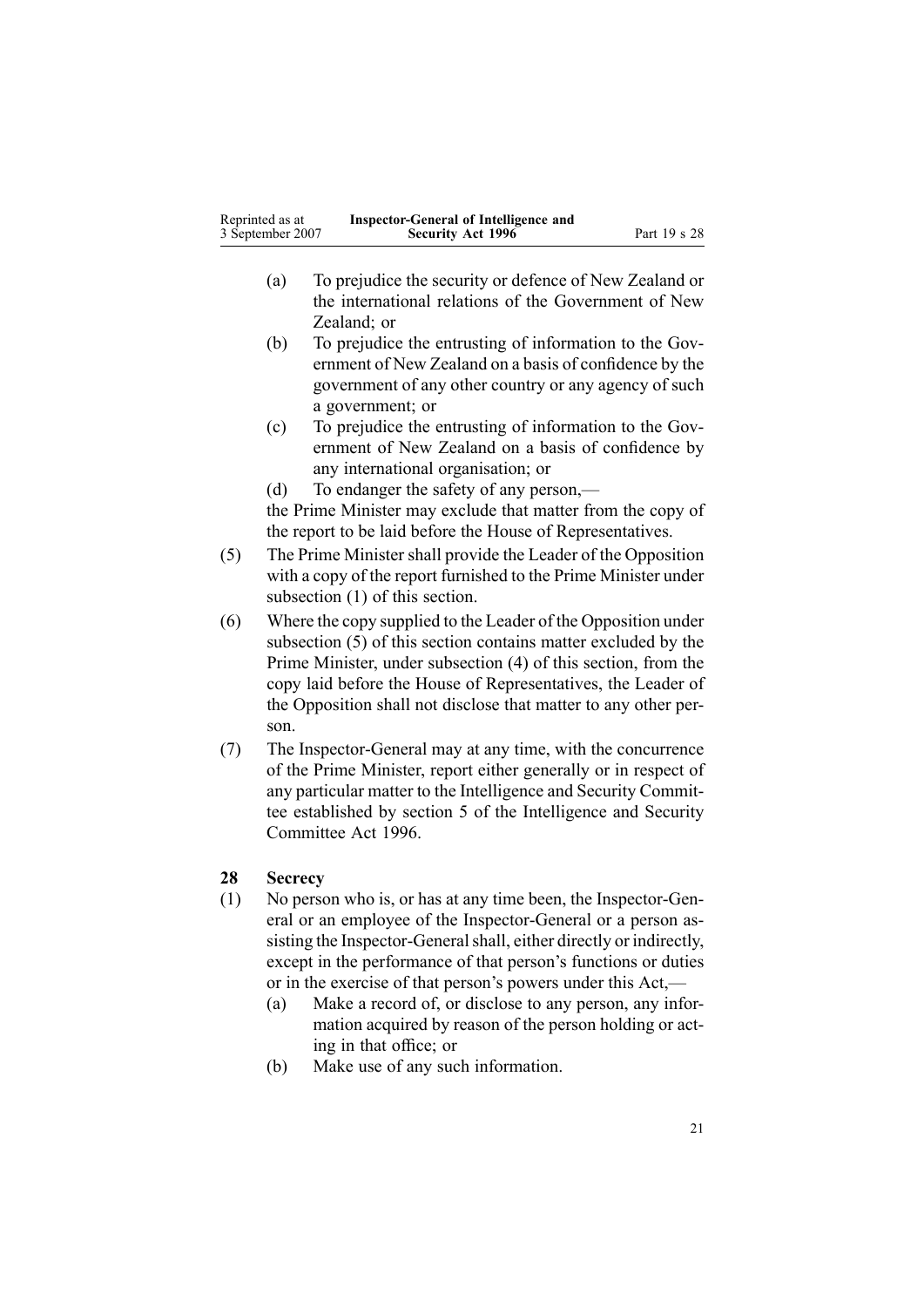<span id="page-21-0"></span>

|              | Inspector-General of Intelligence and | Reprinted as at  |
|--------------|---------------------------------------|------------------|
| Part 19 s 29 | <b>Security Act 1996</b>              | 3 September 2007 |

- (2) Nothing in subsection [\(1\)](#page-20-0) of this section applies in relation to the disclosure or use of any information after its disclosure or use has been approved in writing by the Minister.
- (3) Every person commits an offence and is liable on conviction on indictment to imprisonment for <sup>a</sup> term not exceeding 2 years or <sup>a</sup> fine not exceeding \$10,000 or to both, who acts in contravention of subsection [\(1\)](#page-20-0) of this section.
- (4) The Inspector-General and any employee of the Inspector-General shall be deemed for the purposes of sections [105](http://www.legislation.govt.nz/pdfLink.aspx?id=DLM328753) and [105A](http://www.legislation.govt.nz/pdfLink.aspx?id=DLM328755) of the [Crimes](http://www.legislation.govt.nz/pdfLink.aspx?id=DLM327381) Act 1961 to be officials.
- (5) No prosecution for an offence against this section shall be commenced except with the leave of the Attorney-General.
- (6) The Summary [Proceedings](http://www.legislation.govt.nz/pdfLink.aspx?id=DLM310742) Act 1957 is hereby amended by inserting in Part [2](http://www.legislation.govt.nz/pdfLink.aspx?id=DLM311185) of Schedule 1, in its appropriate alphabetical order, the following item:

The Inspector-General of Intelligence and Security Act 1996

28 Unauthorised making or disclosure of records.

## **29 Publication**

- (1) Except with the written consent of the Minister, no repor<sup>t</sup> or account of any inquiry by the Inspector-General, or any complaint before the Inspector-General, or any decision of the Inspector-General or the Minister relating to such inquiry or complaint shall be published in any newspaper or other document or broadcast by radio or television or otherwise distributed or disclosed in any manner whatsoever, unless the repor<sup>t</sup> or account is confined,—
	- (a) In the case of <sup>a</sup> complaint, to advice provided to the complainant by the Inspector-General in accordance with section [25\(2\)](#page-17-0) of this Act; and
	- (b) In any other case, to material that the Inspector-General has approved for release (the approval being an approval given in writing after the Inspector-General has consulted, in relation to security requirements, with the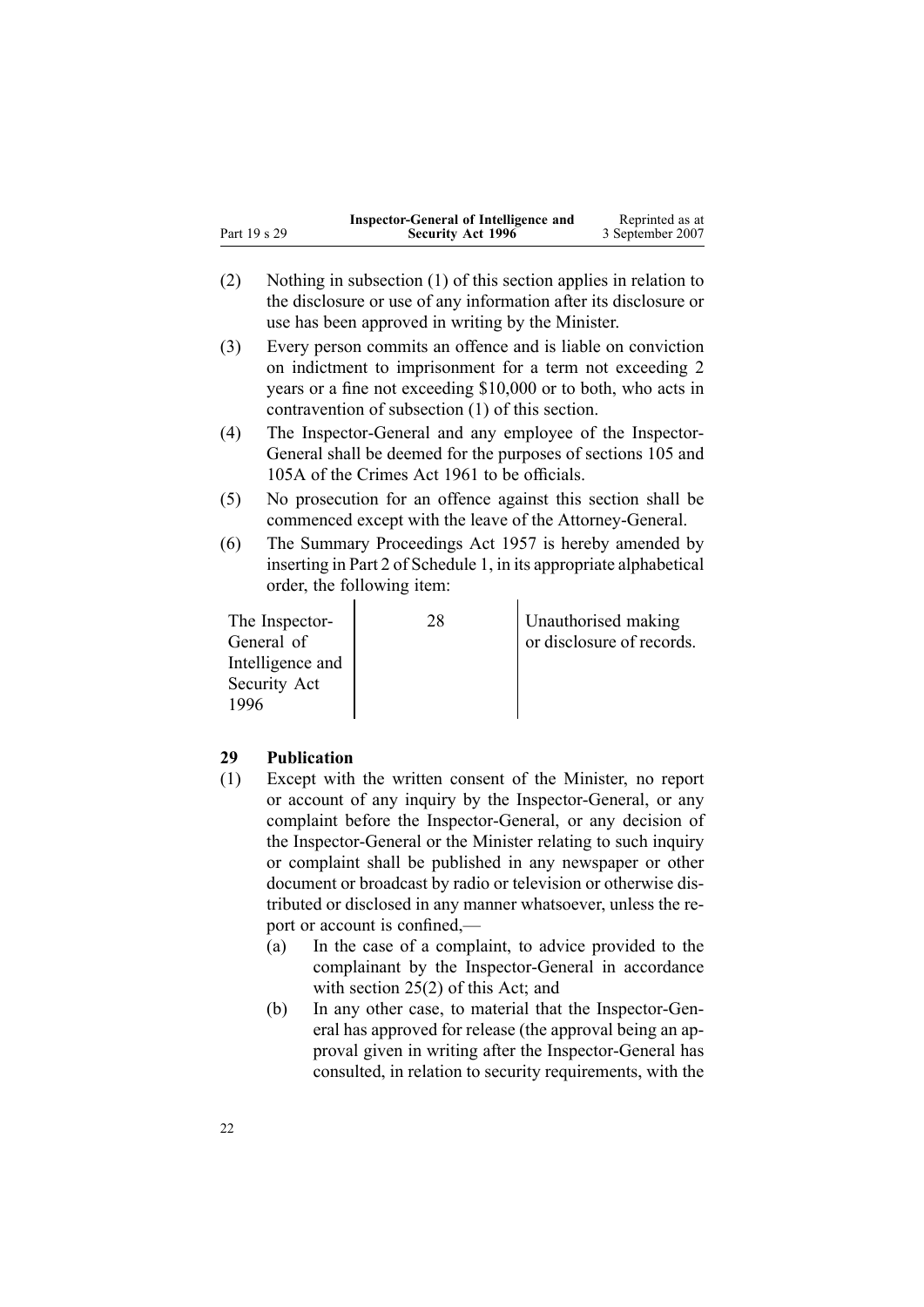<span id="page-22-0"></span>

| Reprinted as at  | Inspector-General of Intelligence and |              |
|------------------|---------------------------------------|--------------|
| 3 September 2007 | <b>Security Act 1996</b>              | Part 30 s 30 |

chief executive of the intelligence and security agency to which the inquiry or complaint relates).

- (2) No person contravenes subsection [\(1\)](#page-21-0) of this section by reason only of publishing, or broadcasting, or distributing, or disclosing the fact that any inquiry has been conducted by the Inspector-General.
- (3) Every person commits an offence who publishes or broadcasts or causes to be published or broadcast or otherwise distributes or discloses any repor<sup>t</sup> or account in contravention of subsection [\(1\)](#page-21-0) of this section.
- (4) Every person who commits an offence against subsection [\(3\)](#page-21-0) of this section is liable on summary conviction—
	- (a) In the case of <sup>a</sup> company or other corporation, to <sup>a</sup> fine not exceeding \$50,000; and
	- (b) In the case of <sup>a</sup> natural person to imprisonment for <sup>a</sup> term not exceeding 1 year or to <sup>a</sup> fine not exceeding \$10,000 or to both.
- (5) No prosecution for an offence against this section shall be commenced except with the leave of the Attorney-General.

(6) Nothing in thissection shall restrict the broadcasting or reporting of proceedings in Parliament. Compare: [1969](http://www.legislation.govt.nz/pdfLink.aspx?id=DLM391605) No 24 <sup>s</sup> [23](http://www.legislation.govt.nz/pdfLink.aspx?id=DLM392053); 1977 No 50 <sup>s</sup> 14

# **Amendments to [Ombudsmen](http://www.legislation.govt.nz/pdfLink.aspx?id=DLM430983) Act 1975**

## **30 Referral of complaint to InspectorGeneral of Intelligence and Security**

The [Ombudsmen](http://www.legislation.govt.nz/pdfLink.aspx?id=DLM430983) Act 1975 is hereby amended by inserting, after section [17B](http://www.legislation.govt.nz/pdfLink.aspx?id=DLM431140) (as inserted by section [76\(1\)](http://www.legislation.govt.nz/pdfLink.aspx?id=DLM334174) of the [Health](http://www.legislation.govt.nz/pdfLink.aspx?id=DLM333583) and Disability [Commissioner](http://www.legislation.govt.nz/pdfLink.aspx?id=DLM333583) Act 1994), the following section:

"**17C**

(1) Where, on receiving <sup>a</sup> complaint under this Act, an Ombudsman considers that the complaint relates, in whole or in part, to <sup>a</sup> matter that is more properly within the jurisdiction of the Inspector-General of Intelligence and Security holding office under section 5 of the Inspector-General of Intelligence and Security Act 1996, the Ombudsman shall forthwith consult with the Inspector-General of Intelligence and Security in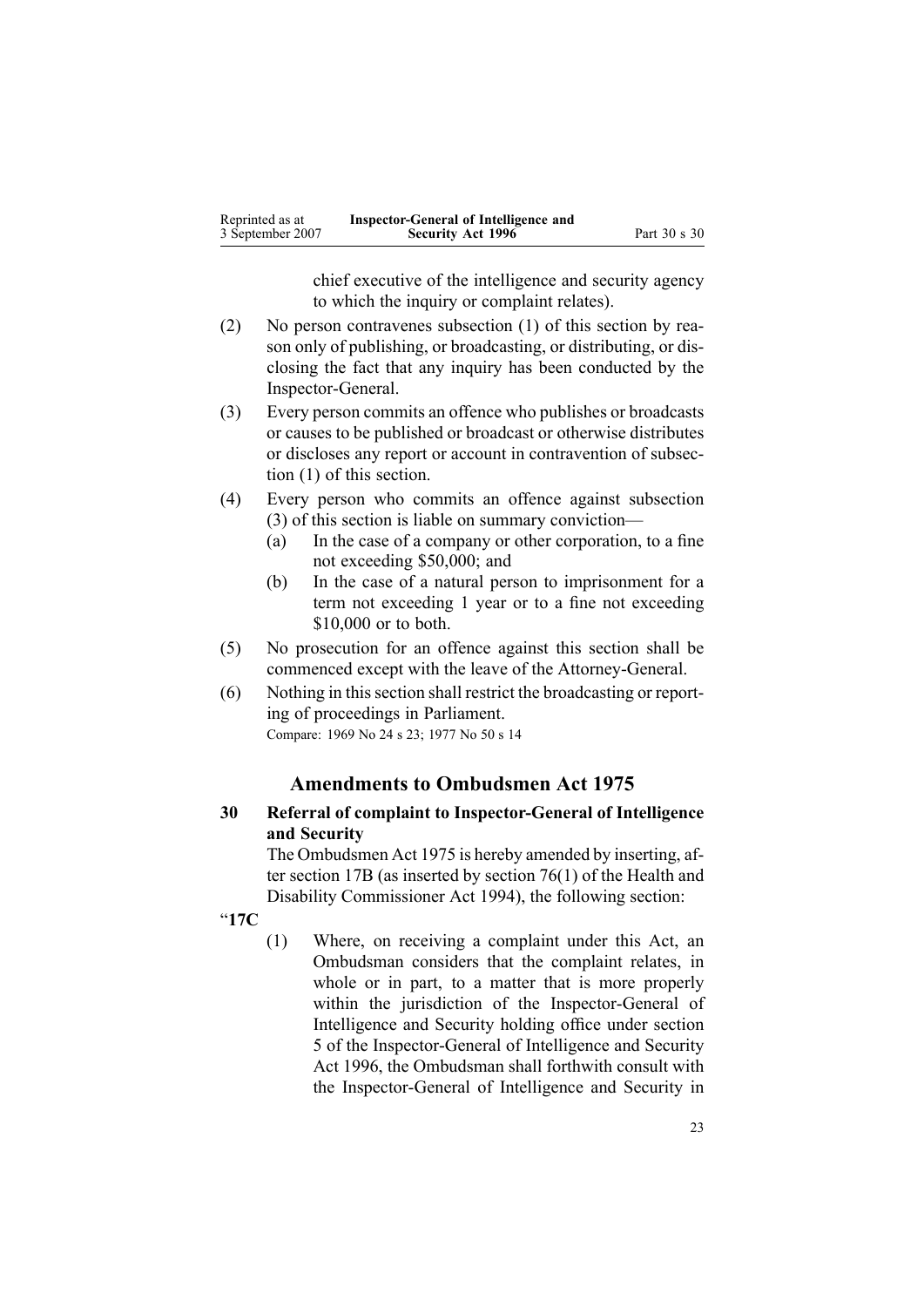<span id="page-23-0"></span>

|              | Inspector-General of Intelligence and | Reprinted as at  |
|--------------|---------------------------------------|------------------|
| Part 30 s 31 | <b>Security Act 1996</b>              | 3 September 2007 |

order to determine the appropriate means of dealing with the complaint.

- "(2) As soon as practicable after consulting with the Inspector-General of Intelligence and Security under subsection (1) of this section, the Ombudsman shall determine whether the complaint should be dealt with, in whole or in part, under this Act.
- "(3) If the Ombudsman determines that the complaint should be dealt with, in whole or in part, under the Inspector-General of Intelligence and Security Act 1996, the Ombudsman shall forthwith refer the complaint or, as the case requires, the appropriate par<sup>t</sup> of the complaint to the Inspector-General of Intelligence and Security to be dealt with accordingly, and shall notify the complainant of the action that has been taken."

## **31 Consultation with InspectorGeneral of Intelligence and Security**

The [Ombudsmen](http://www.legislation.govt.nz/pdfLink.aspx?id=DLM430983) Act 1975 is hereby further amended by inserting, after section [21B](http://www.legislation.govt.nz/pdfLink.aspx?id=DLM431162) (as inserted by section [76\(2\)](http://www.legislation.govt.nz/pdfLink.aspx?id=DLM334174) of the Health and Disability [Commissioner](http://www.legislation.govt.nz/pdfLink.aspx?id=DLM333583) Act 1994), the following section:

#### "**21C**

Notwithstanding anything in section 21 of this Act, an Ombudsman may from time to time undertake consultation with the Inspector-General of Intelligence and Security holding office under section 5 of the Inspector-General of Intelligence and Security Act 1996 in relation to any matter relating to the functions of the Ombudsman, including (without limitation) consultation—

- "(a) For the purposes of making <sup>a</sup> determination under section 17C of this Act:
- "(b) In relation to any matter arising out of or in the course of an investigation under this Act or any other enactment:
- "(c) In relation to any matter that is within the jurisdiction of the Inspector-General of Intelligence and Security, whether or not the matter arises out of <sup>a</sup> particular complaint made under this Act,—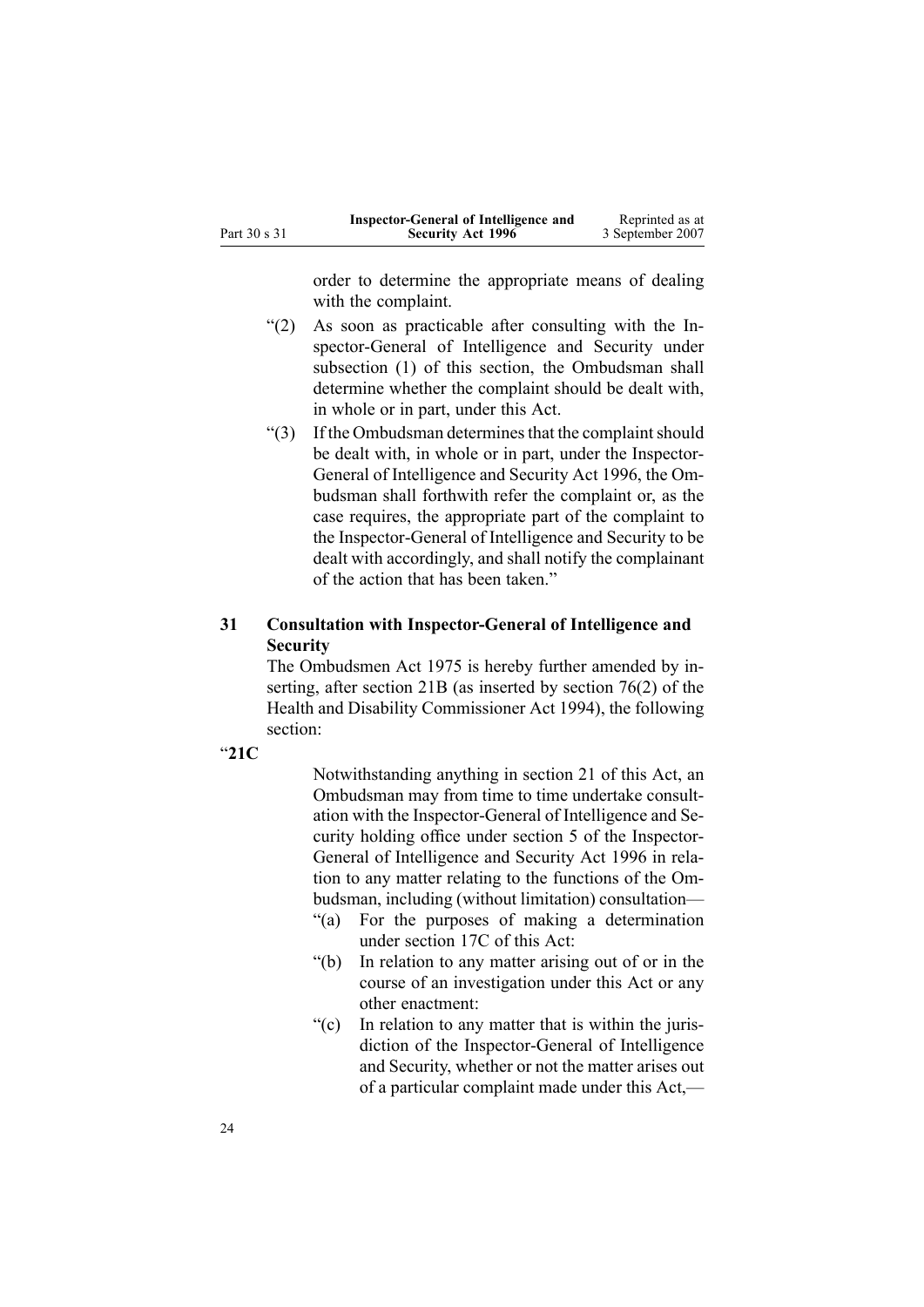<span id="page-24-0"></span>

| Reprinted as at  | Inspector-General of Intelligence and |              |
|------------------|---------------------------------------|--------------|
| 3 September 2007 | <b>Security Act 1996</b>              | Part 32 s 32 |

and for the purposes of any such consultation, an Ombudsman may disclose to the Inspector-General of Intelligence and Security such information as the Ombudsman considers necessary for that purpose."

## **Amendments to [Privacy](http://www.legislation.govt.nz/pdfLink.aspx?id=DLM296638) Act 1993**

## **32 Referral of complaint to InspectorGeneral of Intelligence and Security**

The [Privacy](http://www.legislation.govt.nz/pdfLink.aspx?id=DLM296638) Act 1993 is hereby amended by inserting, after section [72A](http://www.legislation.govt.nz/pdfLink.aspx?id=DLM297450) (as inserted by section [81\(1\)](http://www.legislation.govt.nz/pdfLink.aspx?id=DLM334184) of the [Health](http://www.legislation.govt.nz/pdfLink.aspx?id=DLM333583) and Disability [Commissioner](http://www.legislation.govt.nz/pdfLink.aspx?id=DLM333583) Act 1994), the following section:

"**72B**

- (1) Where, on receiving <sup>a</sup> complaint under this Part of this Act, the Commissioner considers that the complaint relates, in whole or in part, to <sup>a</sup> matter that is more properly within the jurisdiction of the Inspector-General of Intelligence and Security under the Inspector-General of Intelligence and Security Act 1996, the Commissioner shall forthwith consult with the Inspector-General of Intelligence and Security in order to determine the appropriate means of dealing with the complaint.
- "(2) As soon as practicable after consulting with the Inspector-General of Intelligence and Security under subsection (1) of this section, the Commissioner shall determine whether or not the complaint should be dealt with, in whole or in part, under this Act.
- "(3) If the Commissioner determines that the complaint should be dealt with, in whole or in part, under the Inspector-General of Intelligence and Security Act 1996, the Commissioner shall forthwith refer the complaint or, as the case requires, the appropriate par<sup>t</sup> of the complaint to the Inspector-General of Intelligence and Security to be dealt with accordingly, and shall notify the complainant of the action that has been taken."